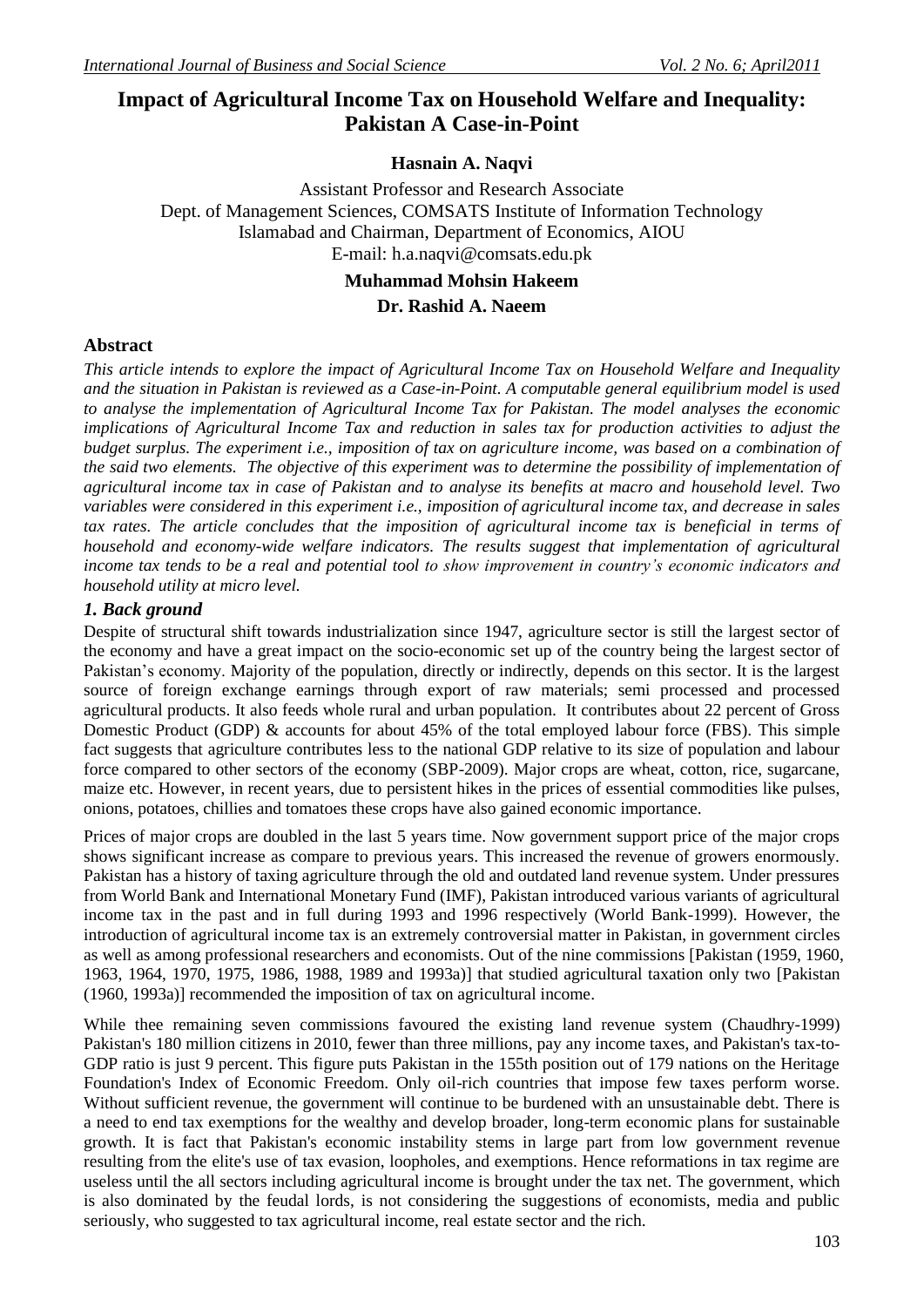It is unfortunate that agriculture income is exempted from GST reforms on the plea that it has become a provincial subject after the passage of the 18th Amendment. On the other hand the GST is imposed on agriculture inputs like fertilizers, seeds and machinery, resulting into a more hike in prices of basic food items. Pakistan"s influential agriculture lobbies, both inside and outside the government machinery, are always succeeded in pushing the government to exempt the politically-sensitive sector from taxes. The irony is that at the moment in 2010, there is about one third of the National Assembly members are big landlords holding hundreds and thousands of acres agriculture land. It is worth mentioning that in Pakistan, there are about 88 per cent farmers having less than 12.5 acres of land, while other 12 per cent are big farmers with way larger land holdings (Khan, 2009). Keeping the sector untaxed indicates that 22 per cent of the GDP would still be out of the tax net and big farmers earning billions of rupees "green income" would contribute zero to the country"s tax revenues.

During the last 62 years, nobody has dared to impose taxes on the agriculture sector because of the strong lobbies in the country. Agricultural subsides, on the other hand, are part of government expenses from long ago. Government started to subsidize the key agricultural inputs beginning from chemical fertilizer around mid 1950s. Finally, the end of 1960s, the government subsidized all the agricultural inputs such as fertilizers, insecticides, seeds, irrigation water, tube well installations, and agricultural machinery (Hanif, 2004). After 1980, the government claimed that they are withdrawing subsidies from agricultural sector, but actually it never happened. The government announced Rs 12.69 billion of subsidy for the agriculture sector in the recent budget of 2009-10, that would eventually go into the pockets of landlords. The government has been dolling out billions of rupees of subsidy on the agriculture sector with a view to support the small farmers and help boost their incomes as a result of high production. But, in reality it is the big landlords who have been the real beneficiaries in the name of small farmers and have contributed nothing to the national exchequer.

Countries with massive fiscal surpluses can afford to give subsidies. Those with large budgetary deficits must end up printing notes accompanied with high inflation - which is the worst form of taxation of the poor. Economics is all about choices to get the right priority. Accurate solution for government would be to impose tax on agricultural income with some limitation so that small farmers would not be affected. Firstly, the tax may be imposed on the output; output means the final crop, e.g. wheat, rice, etc. So the tax would be calculated on the income of the crop. Secondly, to streamline the taxation process and make it comparative with other industries tax rate may be the same for the whole industry. Thirdly, this tax may be imposed on the people having more then 50 acre of farming/cultivated land. The large and well-off farmers are typically characterised by underutilisation and inefficient use of land resources.

The cultivation concentration of land varies inversely with farm size. As cultivation intensity is equals to 150 percent on farms less than 5.0 acres but is only 70 percent for farms exceeding 150 acre, therefore, rising and higher tax rates under income tax should force many large farms to use their land more intensively and efficiently (Chaudhery, 1999).The appeal of imposition of agricultural income tax also follows from the benefit approach as large farmers used to be benefited more from government"s policies of input subsidies, institutional credit its extension and research services. The introduction of agricultural income tax may exhibits some cost effectiveness as tax estimation and collection may be undertaken by income tax department and the services of provincial revenue departments may no longer be required after abolishment of land revenue system. Finally, the higher tax rates for the well-to-do may restrict mass spending by the rich and the policy may ensure steadiness of prices of most of the consumer goods.

#### *2. Review of Literature*

Taxing agricultural income is controversial issues in different economies of the world. There are many studies on agricultural taxation in developing countries, especially in the context of the ongoing policy debate about the tax structure and administration, affecting agricultural producers. Taking this problem into consideration Khan (2001) used the examples of number of countries; and analyzed the conceptual and practical problems associated with different tax regimes. He found that governments in most countries have reduced indirect taxes on agricultural producers. However, the revenue from direct taxes on farmers has not increased. On the other hand, major problem in most countries has been the measurement of actual agricultural income. Different measures for presumed income have been used. They seem to have the most potential for increased revenue in many countries. But their effective implementation is constrained by the political and administrative considerations. According to Anderson (2009) this matters for the majority of households in the world, because 45 per cent of the global workforce is employed in agriculture and 75 per cent of the world's poorest households depend directly or indirectly on farming for their livelihoods. It matters even more in Asia"s developing economies where 60 per cent of the workforce and 81 per cent of the poor (625 million people earning less than \$1/day) are engaged in agriculture (World Bank, 2007).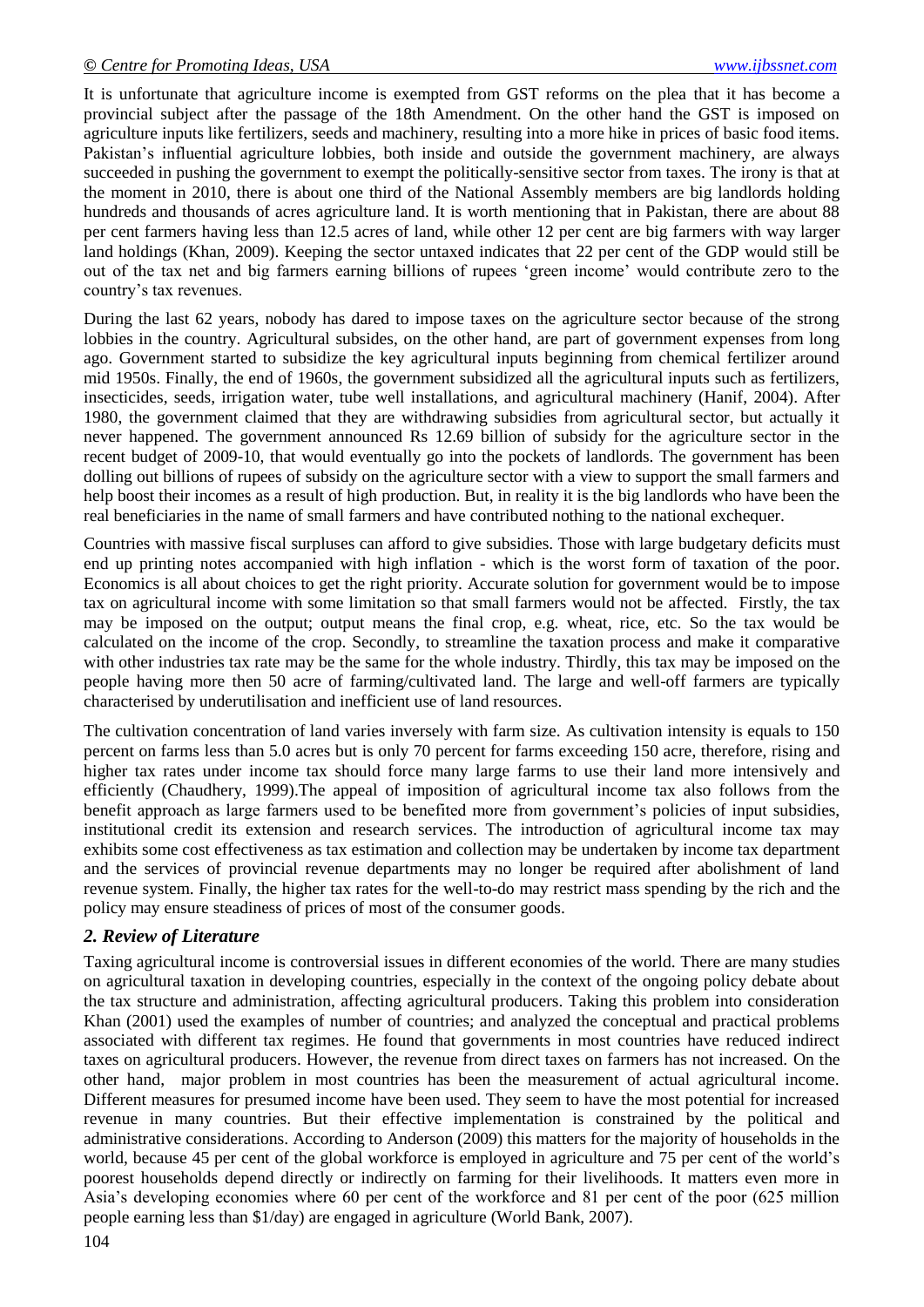Similarly, Spencer & Stewart (1973) discussed the concerns that number of different kinds of agriculture systems are in place. Varied approaches and conceptual formulations have been used, but these often mix together the bases for categorization. Differences in the concepts are clarified, and nine primary criteria having second-order elements are set up to distinguish thirteen agricultural systems that have evolved since the beginning of primary production late in the Mesolithic Era. The effect of tax policies on aggregate agricultural investment is very vital. LeBlanc & Hrubovcak, (1986) provide evidence that tax policies are effective in promoting agricultural investment. Nearly 20 percent of net investment in agricultural equipment and structure during the particular period was attributed to tax policy. Daugbjerg (1998) demonstrated through his research that there is huge link between the political power of producers and policy design. It is argued that the more politically powerful they are, the more likely policy makers are to reimburse tax revenues, to give producers control over the spending of the revenue and to design tax schemes.

A comparison of fertilizer and pesticide tax policy making in Denmark, Norway and Sweden supports his argument. Thompson (1996) described the overriding objective of American agricultural policy. That is to ensure that there is a safe, reliable, low-cost, nutritious supply of food to the American public. And secondary objective is for the agricultural sector to contribute to the balance of payments by generating export revenue. He used four distinct categories of public policy that affect agriculture: those that affect the overall environment in which agriculture functions, those that reduce the cost of agricultural production and marketing, those that support or stabilize agricultural prices or incomes, and those that increase demand for agricultural products. Pakistan"s agricultural policy is stagnant since 1947 in terms of taxation. Agriculture tax is the land revenue system. Being income and price inelastic, the replacement of the system with agricultural income tax seems to be inevitable for meeting the financial needs of a growing national economy.

In fact, under pressures from World Bank and International Monetary Fund (IMF), Pakistan introduced various variants of agricultural income tax in the past and in full during 1993 and 1996 respectively. (Chaudhry, 1999) But that system never implemented properly. The studies of individual economists are no less controversial in this respect. There seems to be a general consensus among such writers as [Hamid (1970); Yaqub (1971); Chowdhury (1971); Khan (1991) and World Bank (1999)] on the repeal of land revenue system in favour of agricultural income. On the other side, many economist have shown dissatisfaction over this system. (Chaudhry, 1999) Hertel & Tsigas, (1988) used computable general equilibrium model to analyze the effects of eliminating farm and food tax preferences in 1977. They examined the Tax differentials on capital income, labor payments, production and sales taxes. Results indicate that these combined preferences lowered food costs by about \$4.5 billion while enhancing after-tax returns to farm land, labor, and capital.

The associated general equilibrium tax expenditure is estimated to have been between \$5.5 and \$6.6 billion. Notwithstanding, the merits and demerits of agricultural income tax perceived by various writers in theory and practice are a major source of the controversy. The present paper is devoted to provide an assessment of introducing the agricultural; income tax policy in Pakistan in the light of typical characteristics of a good tax policy. Accurate solution for raising the government revenue seems to be to impose tax on agricultural income with some limitation not worsening off the small farmers. By using the General Equilibrium model, the the article intends to explore the effects of implementing the agricultural income tax policy on the larger producers, and contribution to the Pakistan"s economy leading to increase the welfare of the society in general.

#### *3. Important Key Terms and their Concepts*

**a. Computable General Equilibrium Model (CGE)** models are a class of economic models that use real economic data to show the reaction of an economy after changes in policy, technology or other external factors. Computable general equilibrium (CGE) modeling is particularly useful in analyzing the effects of a policy that profoundly modifies the relative price system of an economy. CGE models are also known as Applied General Equilibrium (AGE) models. A CGE model is combination of two parts. First is equations describing model variables and second is a database (usually very detailed) consistent with the model equations. The equations tend to be neo-classical spirit, often assuming cost-minimizing behaviour by producers, average-cost pricing, and household demands based on optimizing behaviour. However, most CGE models conform only loosely to the theoretical general equilibrium paradigm. For example, they may allow for non-market clearing, especially for labour (unemployment) or for commodities (inventories). They may also allow imperfect competition (e.g., monopoly pricing) and demands uninfluenced by price (e.g., government demands). Beside these a range of taxes and externalities, such as pollution etc. are also part of their loose net.

**b. A CGE model database** consists of tables and elasticities. Tables include transaction value tables showing thetotal value of particular transaction, for example, the value of cotton used by the textile industry.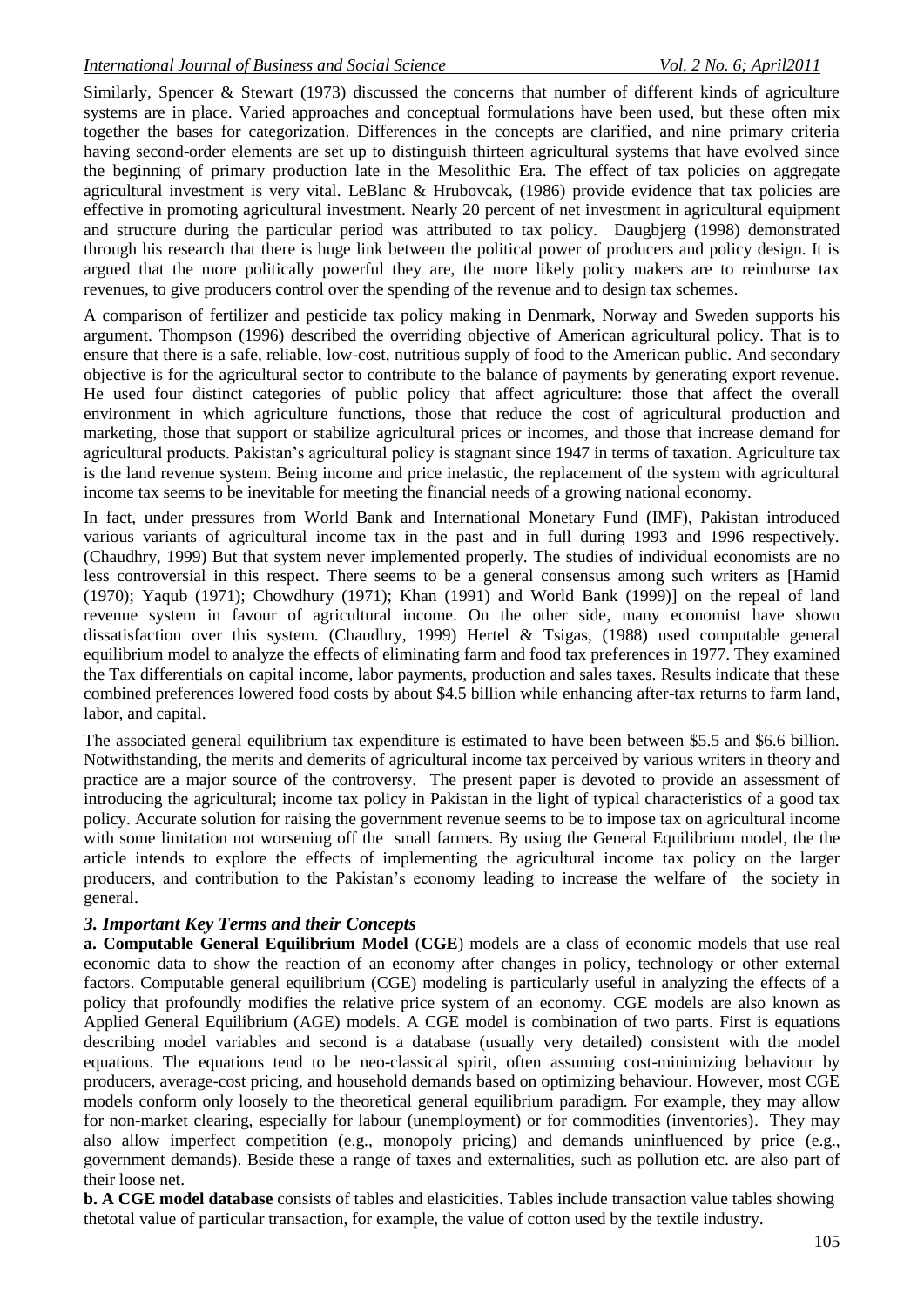Usually the database is presented as an input-output table or as a social accounting matrix. In both cases, the database covers the whole economy of a particular country. It can be extended to multiple countries or up to the whole world. It distinguishes different sectors, commodities, primary factors and perhaps types of household.

### *4. Computable General Equilibrium Model for Pakistan*

The Computable General Equilibrium Model of Pakistan (CGEM-Pak) follows the static model framework developed by Lofgren et al. (2001). It pursues that the Social Accounting Matrix (SAM 2001-02) integration of activities, commodities, factors and institutions. The equations of the model explain the interactions and behaviour of these sectors. In addition, the equations guarantee that a set of both micro and macroeconomic constraints are fulfilled. In other words, these equations ensure that requirements regarding factors and commodity markets, savings and investment, and the government and current account balance are satisfied.

#### **a. Price Block**

Detailed handling of the prices is one of the distinct features of the model. In this model each activity produces only one commodity. Final export price (*PE*) can be obtained by including any taxes that might be imposed on the export of commodities from the producer price (*PX*) of a commodity. The final supply price for the domestic market (*PD*) is determined by the interaction of producer and export prices. By changing focus from production to consumption, the domestic supply price is transformed into the domestic demand price (*PD*). Import prices (*PM*) are calculated by adding tariffs that might be placed on foreign commodities entering the domestic market. The price of composite commodities (*PQ*) is determined by the interaction of domestic and import prices. Sales taxes are then added to the composite price to arrive at a final market price.

#### **b. Production and Commodity Block**

The production block is defined as the component of the model that establishes the combination of the representative firm's inputs and outputs that will maximise profits within the economy sector. In the model under consideration, activities carry out production in CGEM-Pak. These activities obtain their revenue from selling the commodities that they manufacture. They disburse their revenues in purchasing production inputs, i.e. purchase of intermediate input and payments of wages/rent to primary factors. It is assumed in the model that the activities maximize profits subject to production functions and neoclassical substitutability for factors and fixed co-efficient for intermediate inputs. Moreover, a single commodity is produced by each activity. CGEM-Pak identifies nine activities (productive sectors) that combine primary factors with intermediate commodities to determine a level of output. These activities consist of Agriculture, mining, food manufacturing, cotton lint/yarn, textile, leather, other manufacturing, energy and services (from now on A-AGRI, A-MINE, A-FMAN, A-YARN, A-TEXT, A-MANF, A-ENGR, and A-SER, respectively).

There are eleven factors of production identified in the model: six types of labour - own large farm labour (LA-AGL), own medium farm labour (LA-MF), own small farm labour (LA-SF), agriculture wage labour (LA-AGW), non-agriculture unskilled labour (LA-SKU), and skilled labour (LA-SK) - , four types of land large farm land (LN-LG), irrigated medium farm land (LN-MG), irrigated small farm (LN-SG), non-irrigated small farm land (LN-DR) - and one type of capital (K). Producers in the CGEM-Pak maximize their profits subject to constant returns to scale. They make choices between factors of production on the basis of a constant elasticity of substitution (CES) function. This specification permits producers to react to changes in relative factor returns. They can easily substitute between available factors so as to derive a final value added composite. Maximization of profit implies that the factors receive income where marginal revenue equals marginal cost.

These marginal cost and revenue are determined on the basis of endogenous relative prices. Once factors are determined, then these factors are combined with fixed-share intermediates using a Leontief specification. The use of fixed-shares in line with the idea that the required combination of intermediates per unit of output, and the ratio of intermediates to value added, is determined by technology rather than by the producers' decisionmaking. A Constant Elasticity of Substitution (CES) Cobb-Douglas production function is used to capture the relationship between the factor use and activity levels. It covers the following aspects of CGEM-Pak.

1. Domestic production and input use.

2. The allocation of domestic output to exports and the domestic market.

3. The aggregation of supply of domestic market.

The specification of foreign trade and its interaction with the domestic economy constitutes an important part of the model. According to classical theory of trade, a traded good is assumed to be one which, the country is price taker (small country assumption) and the domestically produced good is a perfect substitute of the corresponding import.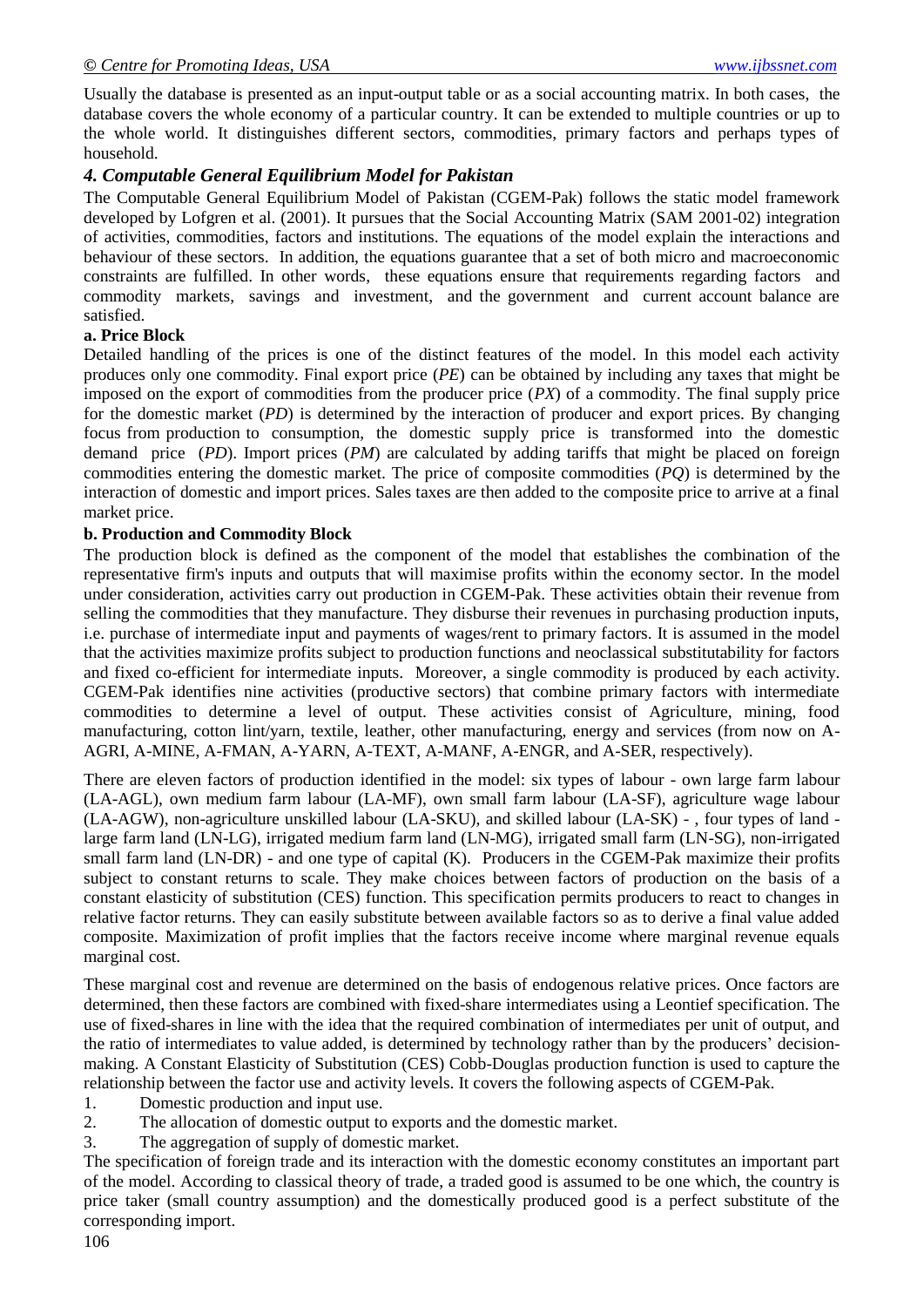In the result of this assumption the domestic price become equal to world price. This in turn means that if domestic and imported goods are perfect substitutes, the trade creation effects of trade policies tend to be larger than when products are imperfect substitutes.Alternatively, in this model, Armington (1969) approach is followed by supposing an imperfect substitutability between domestic and imported goods. According to this assumption, each country produces a unique set of goods which are substitutes for goods produced in other countries. Although, these goods are not identical, but substitute to a varying degree. Advantages of this specification are:

1. It can accommodate cross hauling (import and export of same good in the same period) in trade data.

2. It avoids the over specialization problem (Mujeri, 2002). Moreover, according to Mustafa Mujeri (2002) it can be achieved by 'bounding the production response to trade policy changes from the demand side, since commodities subscripted by country are treated only as imperfect substitutes'. As imported and domestic goods are only imperfect substitutes, a certain percentage change in the domestic price of imports leads to a slight percentage change in the price of the locally traded goods. Therefore, dropping the assumption of perfect substitution between imports and domestic goods solves the specialization problem. This is especially significant for a developing country like Pakistan. Like other developing countries, there is a huge quality difference between locally produced and imported goods in Pakistan.

In addition to this, high level of aggregation is adopted in the model; each sector represents a bundle of different goods. Therefore, it is quite reasonable to suggest that these two goods are not perfect substitutes. The decision of substitution between domestic and foreign production is governed by the constant elasticity of transformation (CET) function, which differentiates between domestic and exported goods. Maximization of profits drives producers to sell in those markets where they can attain the maximum returns. These returns are based on domestic and export prices. Export prices are attained by multiplying world prices by exchange rate included any taxes and subsidies. As Pakistan is a small country and has no influence on world prices, so under the small-country assumption, Pakistan is assumed to face a perfectly elastic world demand at a fixed world price. The final ratio of exports to domestic goods is determined by the endogenous interaction of relative prices for these two commodity types.

The energy is the only product which is produced and consumed domestically, i.e. the production of energy sector is neither imported nor exported. While domestic demand for other commodities is met through the use of either domestically produced or imported commodities, the supply from these two sources are combined to form a composite commodity, which is subsequently sold to meet the domestic demand. The demanders are assumed to minimize cost subject to the substitutability between imported and domestically produced commodities. This Substitution between imported and domestic goods takes place under a CES Armington specification (Armington, 1969). The final composite good (combination of imported and domestic goods) is supplied to meet the final and intermediate demand. As explained above, intermediate demand is determined by technology and by the composition of sectoral production. Final demand is dependent on incomes of institutions and the composition of aggregate demand.

#### **c. Institution block**

There are several sources of income of institutions in the model. The major sources of income of household are income from factors of production. These factors (different types of labour and land, and capital) receive income from their involvement to value added. The income of factors is in turn to be paid to institutions who supply these factors. In CGEM-Pak, incomes from different types of labour and land are dispersed across nine household groups. Conversely, capital income does not only go to households, but also as part of the incomes of capital income accrues to the government and enterprises according to their initial endowment of capital. Consequently, income of capital is distributed to the nine household groups, government and enterprises. The government receives a large amount of its income from direct and indirect taxes, and then uses it on consumption expenditures and transfers to households. Moreover, the government receives income from capital. Both of these payments are fixed in real terms. The difference between revenues and expenditures is the budget deficit. This is primarily financed through borrowing (or dis-saving) from the domestic capital market. In the CGEM-Pak, the role of government is as a consumer and quantities of government's consumption of each commodity is fixed exogenously. Moreover, transfers of government to households are CPI-indexed, that is, they can be simply fixed in nominal terms. The only source of enterprises" income is returns from capital. Enterprises then make payment to cover transfers to households and savings. It is assumed that enterprises do not consume commodities. Enterprises" saving can be explained as the difference between income and expenditure.

## **d. Model Closure**

For current account balance, Foreign Savings (FS) is fixed, and hence a flexible exchange rate (EXR) clears the current account.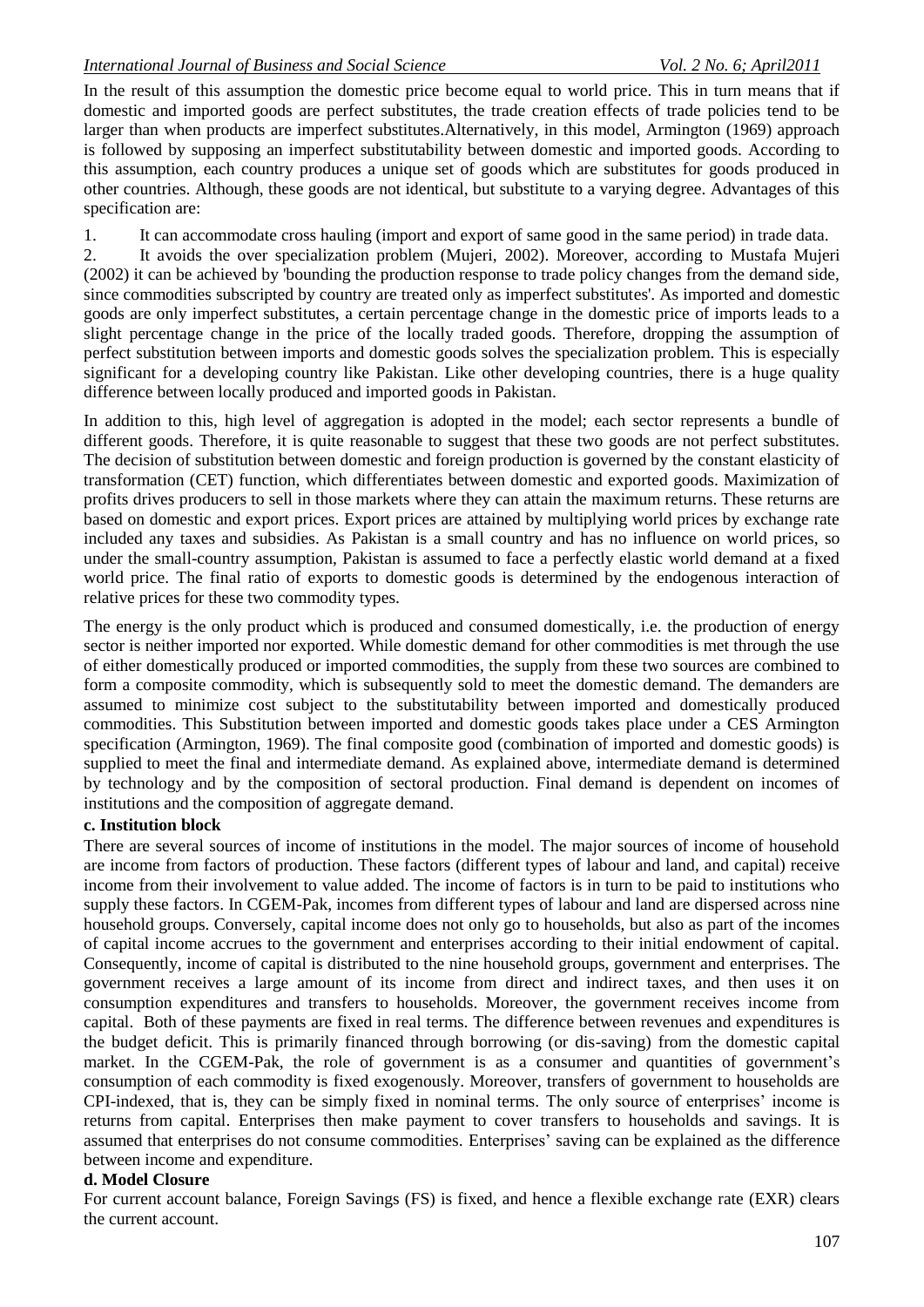For savings/investment account, savings-driven investment is assumed, therefore savings are fixed, and Investment adjustment factor (IADJ) is flexible, permitting investment to adjust. For capital market, it is assumed that capital is activity-specific and fully employed. This means that the price of capital is fixed and factor price distortion adjusts to clear the market. Note that capital is the only factor which is used in all types of activities. There are four types of land in our model and all types are being used in agriculture sector, which has only one activity (agriculture). For land market it is assumed that all types of land are fully employed and hence price of land will clear the market. There are four types of agriculture and two types of non-agriculture labour in the labour market of the model. They are mutually exclusive and there is no mobility between them. The assumption for four types of agriculture labour is that they are fully employed and hence price of labour will clear the market. In CGEM-Pak, non- agriculture sector has eight types of activities and each type of activity uses two types of labour (non-agriculture labour; skilled and unskilled). Full employment is assumed for non-agriculture labour. Moreover, labour is fully mobile and a unique wage clears the labour market. The sets, parameters, exogenous variables, endogenous variable and equations are presented in Table  $1 - 5$ , respectively.

### **5. Data and model calibration**

Fiscal year 2001-02 is selected as the bench mark year as the most recent, comprehensive and consistent data set was available in the form of Social Accounting Matrix (SAM). It is a 114 x 114 matrix developed by Dorosh, Niazi, and Nazili (2006). This dataset is not only micro-consistent but satisfies all equilibrium conditions and properties of CGEM-Pak. A standard calibration procedure, developed by Mansur and Whalley (1984), is followed based on a base year dataset (SAM 2001-02). Most of the model parameters are calibrated directly from the benchmark data, such as input-output coefficients (IO), shares in the returns to factors by household types and parameters of the Cobb-Douglas functions. The CES and CET functions are taken from existing literature. Other coefficients are implicit in the benchmark data, given the functional forms used in the model equation and other parameters. Thus calibrated, the model reproduces the initial year in the absence of any shock. Generalized Algebraic Modelling System (GAMS) software (Brooke *et al*., 1997) is used for all model computations. Ideally, trade elasticities should be estimated econometrically from cross section and time series data. Given limited resources as well as data constraints, therefore, elasticity parameters employed by different studies examining similar questions for comparable developing economies have been used.

Table 6 shows the Armington elasticities adopted in selected countries, whereas trade elasticities for CGEM-Pak are given in Table 7. It must be noted that trade elasticities such as the value of Armington play a vital role in the relatively disaggregate models. This gives rise to the need for conducting a detailed sensitivity analysis to assess the robustness of the results. In essence, the equations of the model describe interrelationship of macro economy while the SAM provides actual values for the coefficients in these equations through the calibration process. The model will help to solve primarily for equilibrium to make sure that the base year dataset is reproduced. Afterwards, it would be possible to shock the model with a change in the value of one of the exogenous variables. The model will then be re-solved for equilibrium (as before) and the changes in the values of the endogenous variables. These values will then be compared to those of the base-year equilibrium to establish the impact of the exogenous shock.

## **6. Welfare Measures**

Among all possible welfare measures, Equivalent Variations (EV) is used in the paper to address the profitloss issue when the policy is implemented. EV is a measure of how much more money a consumer would pay before a price increase to avert the effects of the price increase. Otherwise-stated, the amount of money which would have to be given to or taken away from an individual to make them as well-off as they would have been after the prices change (Gravelle, & Rees, 1987). Mathematically it can be written as:

$$
EV_h = \left(\frac{CPIH_h^0}{CPIH_h^1}\right)EH_h^1 - EH_h^0
$$

See appendix for explanations of each variable.

#### **7. Inequality measures**

There are different methods to determine inequality in economy. The most popular inequality measures (Theil-L, Theil-T, Theil-S and Hoover indices) are used to see the impact of implementation of agricultural income tax on household inequality. Moreover, due to the limitation of our data, only inequality between household groups is captured. To calculate inequality, a variant of the Hoover/Theil-L/Theil-T/Theil-S indices<sup>1</sup> is used. The range of the Hoover index lies between 0 and 1 (0% and 100%).

1

 $<sup>1</sup>$  For brevity, the derivations of inequality measure are not listed here. The full specifications and derivations of the</sup> formula are available upon request.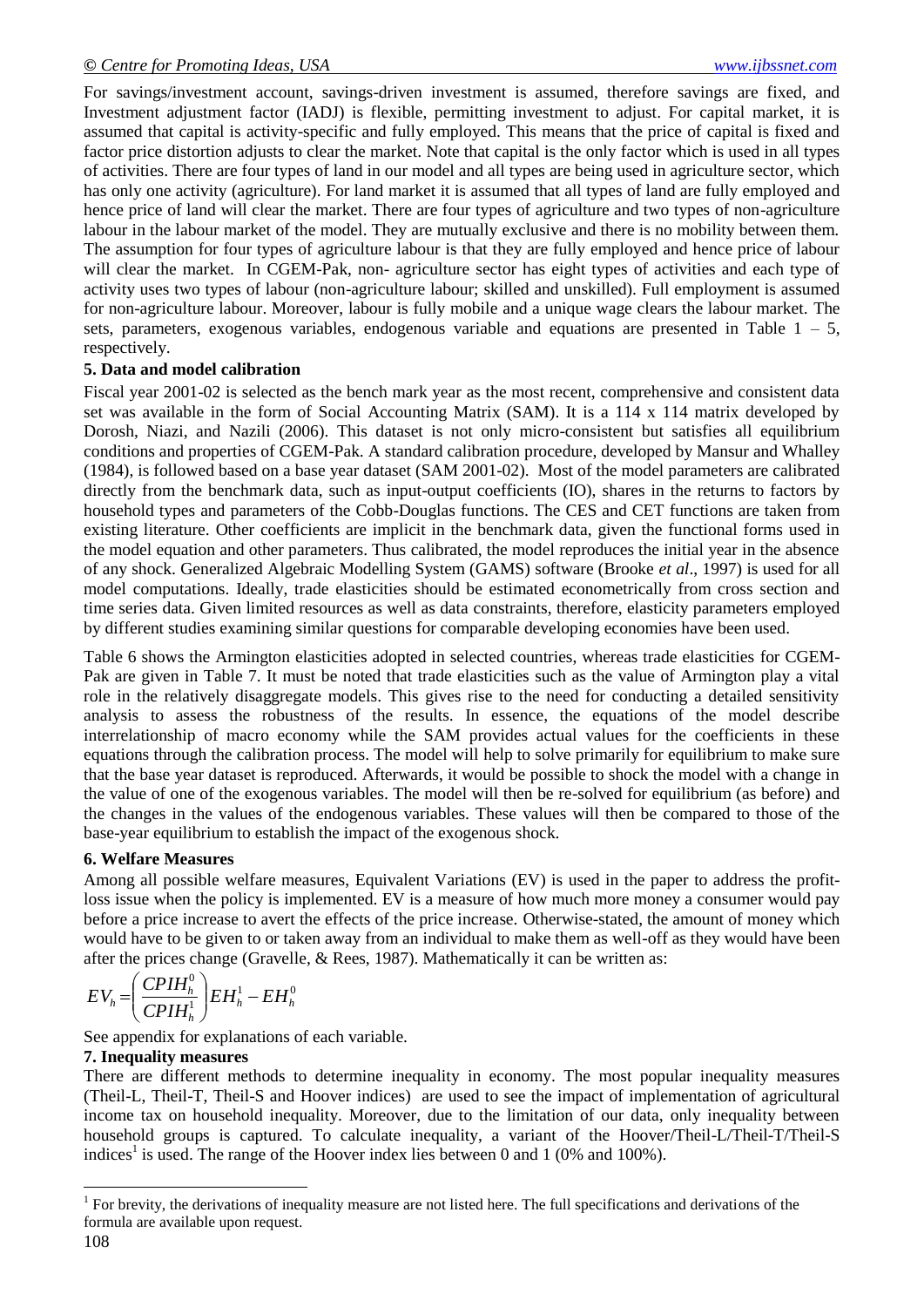This index is the simplest of all inequality measures. Here, the meaning of the index is easy to explain: The multiplication of the Hoover index with the sum of all resources (income) directly yields the share of all resources, which would have to be redistributed until a state of perfect equality is reached. The Theil-T index ranges from 0 (lowest inequality) to 'ln(N)' (highest inequality). Conversely, the Theil-L index ranges from 0 to infinity and the higher the value of Theil-L, the higher the inequality is. Simplistically, Let total income of the population is *Y*, Income of subgroup is  $YH_h$ , total population is *N*, and the population in the subgroup  $N_h$ . And let *TT* represent Theil-T, Theil-T can be written as:

$$
TT = \ln\left(\frac{\sum_h N_h}{\sum_h YH_h}\right) - \frac{\sum_h YH_h \ln\left(\frac{N_h}{YH_h}\right)}{\sum_h YH_h},
$$

And Theil-L can be written as:

$$
TL = \ln\left(\frac{\sum_{h} YH_{h}}{\sum_{h} N_{h}}\right) - \frac{\sum_{h} N_{h} \ln\left(\frac{YH_{h}}{N_{h}}\right)}{\sum_{h} N_{h}},
$$

"Symmetrized" Theil index can be calculated as:

$$
TS = \frac{1}{2}[TT - TL].
$$

Substituting values of *TT* and *TL* in above equation

 $\blacksquare$ 

$$
TS = \frac{1}{2} \sum_{h} \ln \left( \frac{YH_h}{N_h} \right) \left( \frac{YH_h}{\sum_{h} YH_h} - \frac{N_h}{\sum_{h} N_h} \right),
$$

Hoover"s Index can be written as  $\mathbf{I}$ 

$$
HI = \frac{1}{2} \sum_{h} \left| \frac{YH_h}{YH_h} - \frac{N_h}{\sum_{h} N_h} \right|
$$

#### **8. Experiment: Implementation of Agricultural Income Tax and Reduction in Sales Tax Adjusting the Budget Surplus**

Agricultural income tax is not implemented in Pakistan. However, this simulation is constructed to check the impact of agricultural income tax implementation and sales tax reduction on welfare of household. This simulation helps in understanding the overall impact of agricultural income tax imposition on Pakistan's economy. It is assumed that if agricultural income tax is imposed on farmers holding more then 50 acres of land. So, only two types of households would become under agricultural income tax large farm household (H-LF) and medium farm household (H-MF) While all other types of house holds which are small farm household (H-SF), landless farmer household (H-0F), rural agriculture landless household (H-AGW), rural non-farm non-poor household (H-NFNP), rural non-farm poor household (H-NFP), urban non-poor household (H-URNP) and urban poor household (H-URPR) would not be paying this tax. Tax rate of agricultural income tax is equal to the tax rate of urban non-poor household (H-URNP) which is 0.084% (Table 10).

It is also assumed that sales tax is reduced from its existing levels on production activities. For example, on A-AGRI it is reduced to 5.68%, on A-MINE 0.117%, on A-FMAN 0.065%, on A-YARN 0.097%, on A-MANF 0.072%, and on A-ENGR 0.040% respectively. As A-TEXT and A-LEAT are export oriented industries so they are enjoying subsidies instead of paying taxes.It is assumed in the simulation experiment that the agricultural income tax is imposed on H-LF and H-MF at the rate of 0.084% as H-URNP is already paying tax at the same rate. Besides implementation of agricultural income tax "Sale Tax" is reduced on all production activities. Simulation results of the experiment are as follows:

#### **a. Macro Level**

The results of simulation experiment at macro levels are visible from the data given in Table 8. The results indicate that there is positive impact of implementation of agricultural income tax on the economy of Pakistan. It shows that increase in GDP by 0.76% is visible after the implementation of agricultural tax indicating the contribution of agricultural sector in the economy. The examination of data also shows a considerable increase in government consumption.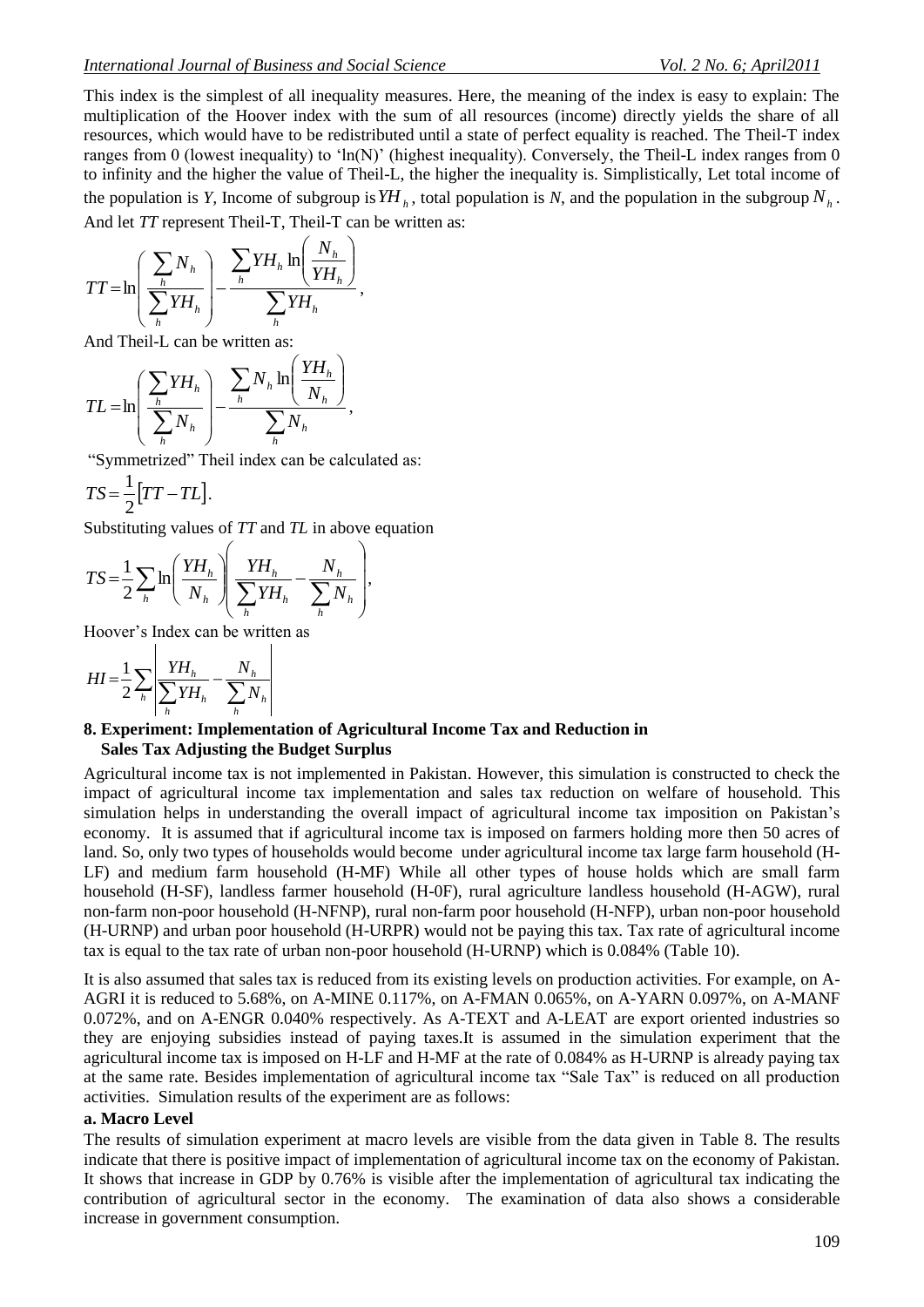It is increased by 0.35%. This is because of increase in government revenues after implementation of the tax. This government consumption is part of development expenditures for every fiscal year, now government have more money to spend for the development expenditures as compare to previous years. Investment responds positively to implementation of agricultural income tax. They show an overall 1.24% increase after implementation of agricultural tax. Exports are increased by 0.78% and imports are increased by a very minute percentage. Net tax collection has shown a huge decline and reduced by 10.63%. This is because of reduction in sales tax rates on all production activities. Private consumption is also reduced by 0.26% after imposition of new tax on agriculture income. The implementation of agriculture income tax resulted in the fall of economy-wide EV and CV by 0.26% and 0.26%, respectively. This indicates the economy-wide welfare consequences of these policy measures, declining the economy-wide EV and CV.

#### **b. Household welfare**

One definition of welfare is the Government handouts to the poor, but Economists use the term to describe the well being of an individual or society. An Economist will mostly suggest tax cuts to improve the overall well being of the country, but most governments will not talk of tax cuts and a handout will be considered a welfare tool like in USA and even in Pakistan. The concept of efficiency or welfare, serves as a starting point for any policy analysis. Unlike a pure theoretical approach, where only an ordinal measure of alternative states is examined, applied policy analysis employs measures of welfare. This allows the comparison of changes in welfare arising from certain policy changes. The changes in Utility of households are shown in Table 9.

In response to simulation, changes in utility of household types H-LF and H-MF are found to be negative. This resulted from the direct agricultural income tax on both house holds. Whereas rest of the household types – H-SF, H-0F, H-AGW, HNFNP, H-NFP, H-URNP and H-URPR – recorded increase in their utility as the tax contribution by H-LF and H-MF has increased their spending power. Utility of H-LF and H-MF is reduced by 7.95% and 7.94% respectively. Reduction in utility of these households brought increase in utility of rest of the house holds. H-SF witnessed increase of utility by 0.55%, H-0F utility by 0.50% respectively. While H-AGW recorded an increase of household utility by 0.49%, HNFNP by 0.81%, H-NFP by 0.79%, H-URNP by 0.49% and H-URPR by 0.74% accordingly as is evident from Table 9 mentioned above. An increase in utility of these households adds the value to the decision making of imposing the agricultural income tax on H-LF and H-MF.

#### **c. Inequality**

Is equality related to growth and does it create more or less equality? Do unequal societies grow slowly than equal ones? This has been a debating point for a long time in the economics field. However, the argument about the equality of outcome (that is, INCOME) or the provision of opportunity is in question that which one is more relevant and important. In this regard mostly the Theil Indices – Theil-L, Theil-T and Theil-S – and Hoover index are used as an indicator of inequality. Due to their decomposition properties, it becomes possible to consider their respective contributions within-group and between-group inequality to the total inequality. Only the inequality between groups was measured in the case of this simulation. This limitation is a direct result of the limitations of the data. The result of inequality indices in the case of simulation (implementation of agricultural income tax) is presented in Table 11. For example, the value of Theil-T after simulation decreased from.0.318 to 0.317. While the value of Theil-T reduced from 0.326 to 0.325, Theil\_S from 0.322 to 0.321 and Hoover from 0.346 to 0.345 respectively. The down falling trends of above mentioned indices disclose the fact that after simulation, inequality decreases between-households.

#### **9. Sensitivity Analyses**

Sensitivity Analysis is done in Simulation Modeling in the field of Quantitative Analysis. In Simulation analysis key quantitative assumptions and computations underlying a decision, estimate, or project are changed systematically to assess their effect on the final result of the analysis. In the experiment under discussion, Sensitivity analysis was conducted to determine how the results of CGEM-Pak are affected by changes in the trade elasticities. Experiments involving +50% and -50% changes in the trade elasticities were conducted with different combinations. The results are depicted in Table 12. It is important to note that that as sigma-q (Armington elasticity) increases the sensitivity of imports to change in the relative price increases. The same effect holds for sigma-x, the export elasticity. The examination of data presented in above Tables show that the effects of changes in trade elasticities are not very significant. Similarly, the effects on macroeconomic analysis are more or less the positive as is evident from Table 13. On the other hand, income analysis shows very small effect relative to the change in the elasticities (+50% and - 50%). The results are presented in Table 14.

#### *10. Conclusion*

110 This article was devoted to investigate the impact of agriculture income tax if imposed in Pakistan as a case study. The objective of this experiment was to analyse its viability and soundness for Pakistan"s economy.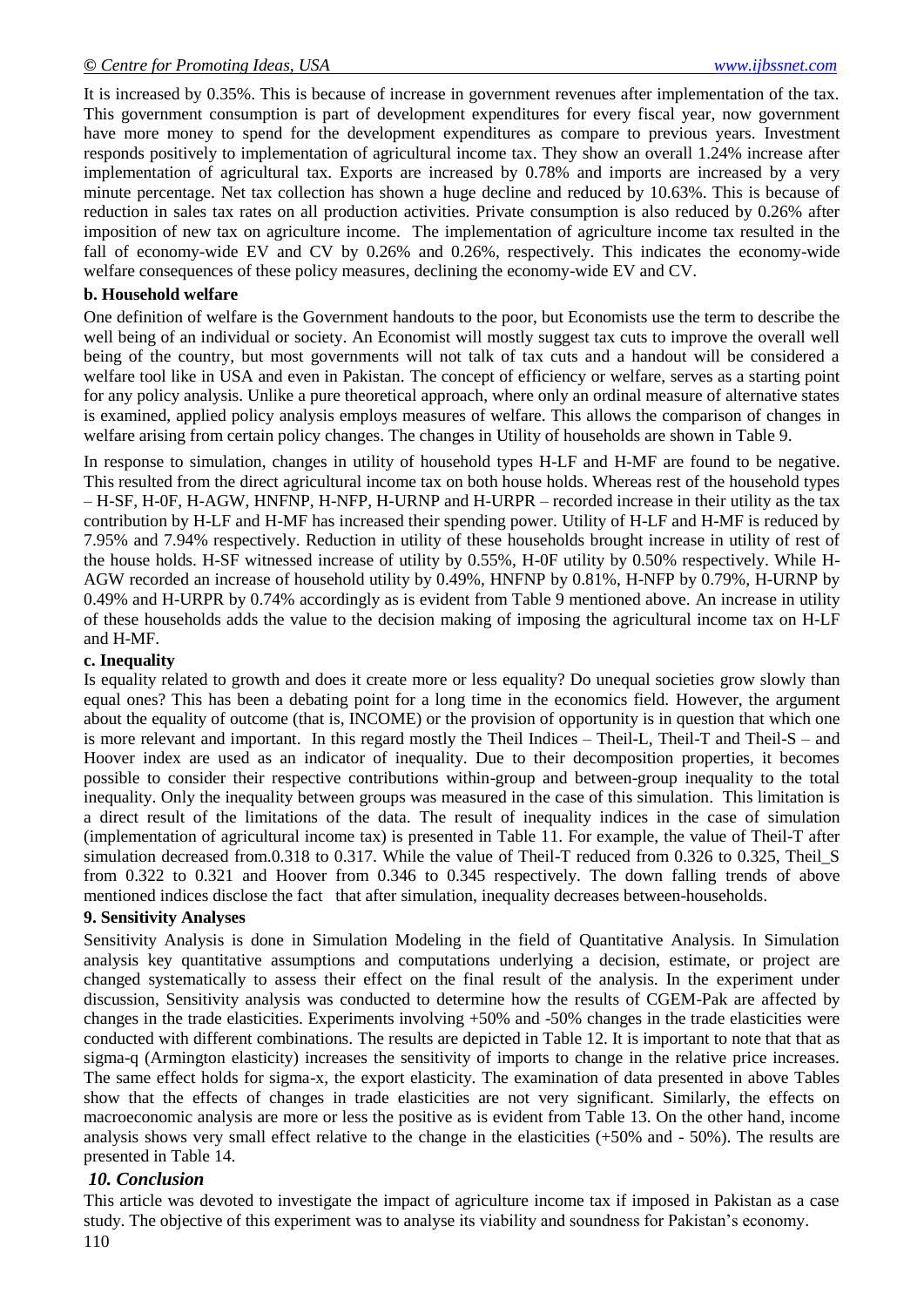In the experiment, it is assumed that if agricultural income tax is imposed at the same rate (0.084%) as is already imposed on urban population. It is also assumed that the government revenue from the collection of agriculture income tax will increase about Rs. 9557 billion making the government budget surplus. In contrast Government will be in a position to provide various incentives to the producers i.e., by reducing the sales tax by 4.7%. The research strongly supports that the imposition of agricultural income tax is vital and beneficial for the Government, household and at the macro economic improving the economy-wide welfare indicators. The results suggest that implementation of agricultural income tax tends to be a real and potential tool to play an important role in the future strategy of development. While, the alleviation of inequality and increment of household welfare indeed require effective synchronization of other instruments such as monetary policy with fiscal policy opening a good avenue of further research. However, it should be observed that the results derived are conditional according to the structure of the model.

| <b>Sets</b>                                             | <b>Definition</b>                                                                      |  |  |  |
|---------------------------------------------------------|----------------------------------------------------------------------------------------|--|--|--|
|                                                         | Activities: Agriculture, Mining, Food manufacturing, Cotton lint/yarn, Textiles,       |  |  |  |
| $a \in A$                                               | Leather, Other manufacturing, Energy, Services                                         |  |  |  |
| $a \in AA \subset A$                                    | <b>Agriculture Activities: Agriculture</b>                                             |  |  |  |
|                                                         | Non-Agriculture Activities: Mining, Food manufacturing, Cotton lint/yarn, Textiles,    |  |  |  |
| $a \in ANA \subset A$                                   | Leather, Other manufacturing, Energy, Services                                         |  |  |  |
|                                                         | Commodities: Agriculture, Mining, Food manufacturing, Cotton lint/yarn, Textiles,      |  |  |  |
| $c \in C$                                               | Leather, Other manufacturing, Energy, Services                                         |  |  |  |
| $c \in CA \subset C$                                    | <b>Agriculture Commodities: Agriculture</b>                                            |  |  |  |
|                                                         | Mining, Food manufacturing, Cotton lint/yarn,<br>Non-Agriculture Commodities:          |  |  |  |
| $c \in CMA \subset C$                                   | Textiles, Leather, Other manufacturing, Energy, Services                               |  |  |  |
|                                                         | Imported commodities: Agriculture, Mining, Food manufacturing, Cotton lint/yarn,       |  |  |  |
| $c \in CM \subset C$                                    | Textiles, Leather, Other manufacturing, Services                                       |  |  |  |
| $c \in CNM \subset C$                                   | <b>Non-imported commodities: Energy</b>                                                |  |  |  |
|                                                         | Exported commodities: Agriculture, Mining, Food manufacturing, Cotton lint/yarn,       |  |  |  |
| $c \in CE \subset C$                                    | Textiles, Leather, Other manufacturing, Services                                       |  |  |  |
| $c \in CNE \subset C$                                   | Non-exported commodities: Energy                                                       |  |  |  |
| $f \in F$                                               | Factors: Labor, Land, Capital                                                          |  |  |  |
|                                                         | Labor: Own large farm, Own medium farm, Own small farm, Agriculture wage, Non-         |  |  |  |
| $la \in LA \subset F$<br>agriculture unskilled, Skilled |                                                                                        |  |  |  |
|                                                         | Agriculture labor: Own large farm, Own medium farm, Own small farm, Agriculture        |  |  |  |
| $la \in LA \subset F$                                   | wage                                                                                   |  |  |  |
| $lan \in LA \subset F$                                  | Non-Agriculture labor: Non-agriculture unskilled, Skilled                              |  |  |  |
|                                                         | Land: Large farm, Irrigated medium farm, Irrigated small farm, Non-irrigated small     |  |  |  |
| $\ln \in LN \subset F$                                  | farm                                                                                   |  |  |  |
| $k \in K \subset F$                                     | Capital                                                                                |  |  |  |
|                                                         | Factors used by agriculture activities: Own large farm, Own medium farm, Own           |  |  |  |
|                                                         | small farm, Agriculture wage, Large farm, Irrigated medium farm, Irrigated small farm, |  |  |  |
| $FA \subset F$                                          | Non-irrigated small farm, capital                                                      |  |  |  |
|                                                         | Factors used by non agriculture activities: Non-agriculture unskilled, Skilled,        |  |  |  |
| $FNA \subset F$                                         | Capital                                                                                |  |  |  |
|                                                         | Institutions: households; Large farm, Medium farm, Small farm, Landless farmers,       |  |  |  |
|                                                         | Rural agriculture landless, Rural non-farm non-poor, Rural non-farm poor, Urban non-   |  |  |  |
| $i \in I$                                               | poor, Urban poor, Government, enterprise, Rest of the world                            |  |  |  |
|                                                         | Large farm, Medium farm, Small farm, Landless farmers, Rural agriculture landless,     |  |  |  |
| $h \in H \subset I$                                     | Rural non-farm non-poor, Rural non-farm poor, Urban non-poor, Urban poor               |  |  |  |
| $g \in G \subset I$                                     | Government                                                                             |  |  |  |
| $s \in S \subset I$                                     | <b>Enterprise</b>                                                                      |  |  |  |
| $r \in R \subset I$                                     | Rest of the World                                                                      |  |  |  |

### **Annexure: Tables Table 1: Sets of the Variables Used**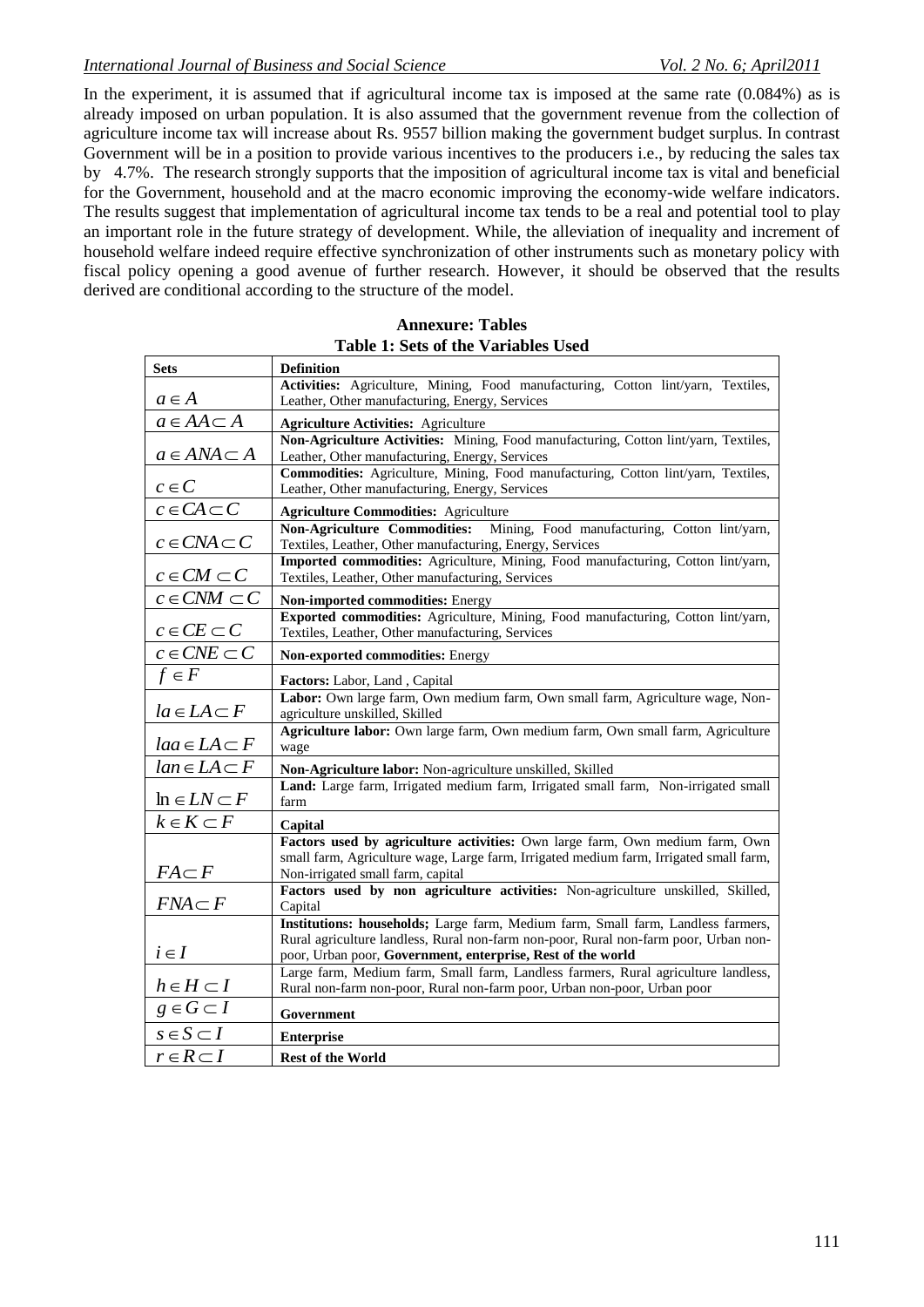| <b>Parameter</b>                  | <b>Definition</b>                                               |
|-----------------------------------|-----------------------------------------------------------------|
| $ad_a$                            | Activity parameter of production function                       |
| $aq_c$                            | Shift parameter of Armington function                           |
| $ax_c$                            | Shift parameter for output transformation (CET) function        |
| $CW$ ts <sub>c</sub>              | Weight of commodity $c$ in the CPI                              |
| $ir_{c,a}$                        | Quantity of $c$ as intermediate input per unit of activity $a$  |
| $shry_{i,f}$                      | Share for institutions $i$ in income of factor $f$              |
| $\alpha_{_{f,a}}$                 | Value added share for factor $f$ in activity $a$                |
| $\beta_{c,h}$                     | Share of consumption spending of household $h$ on commodity $c$ |
| $\delta q_c$                      | Share parameter for the composite good                          |
| $\delta x_c$                      | Share parameter for output transformation                       |
| $\theta_{\scriptscriptstyle a,c}$ | Yield of output $c$ per unit of activity $a$                    |
| $\rho q_{\scriptscriptstyle c}$   | <b>Exponent of Armington function</b>                           |
| $\rho x_c$                        | Exponent used in the CES aggregation function                   |
| $\sigma q_c$                      | Elasticity of transformation for composite goods                |
| $\sigma x_c$                      | Elasticity of transformation for output transformation.         |

#### **Table2: Parameters of the Variables**

## **Table3: Exogenous variables**

| <b>Variable</b> | <b>Definition</b>                                             |
|-----------------|---------------------------------------------------------------|
| CPI             | Consumer price index                                          |
| $INV_c$         | Base year investment demand                                   |
| $MPSIM_{h}$     | Initial marginal propensity to consume                        |
| $MPSDUM_h$      | 0-1 dummy: $1 =$ for those H that saving changes, 0 otherwise |
| $MPS_h$         | Marginal propensity to save for household $h$                 |
| $PWE_{c}$       | World price of exports (Foreign currency units)               |
| $PWM_c$         | World price of imports (Foreign currency units)               |
| $QFS_f$         | Supply of factor $f$                                          |
| $QG_c$          | Quantity of consumption of commodity $c$ by government $g$ .  |
| $te_c$          | Sales tax on imports                                          |
| $tm_c$          | Import tariff rate                                            |
| $tq_c$          | Rate of sales tax                                             |
| $TR_{i,j}$      | Transfers from institution $j$ to institution $i$             |
| $TSTAX_c$       | Total sales tax on commodity $c$                              |
| $TTAR_c$        | Total tariff on commodity $c$                                 |
| $ty_h$          | Household income tax rate                                     |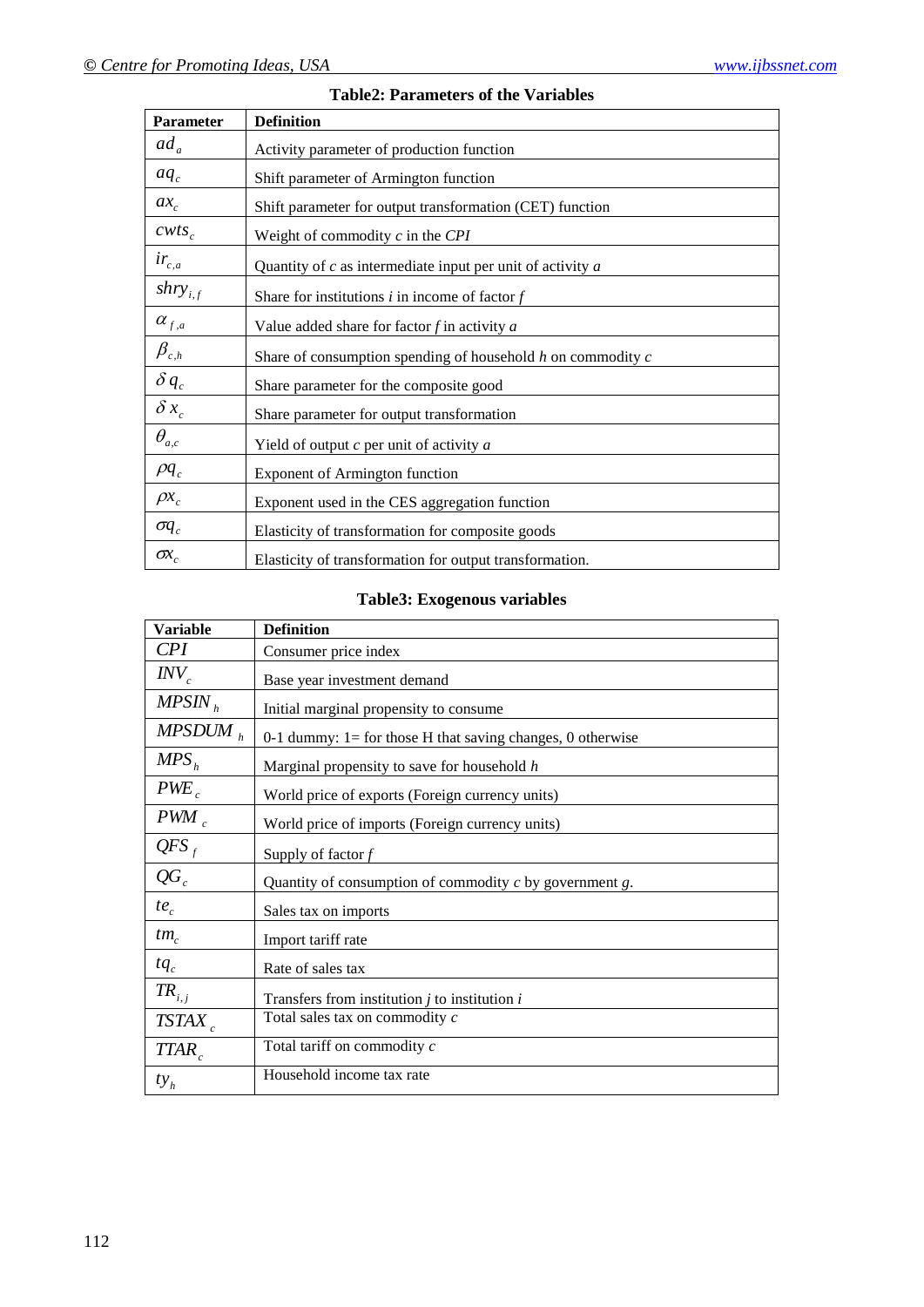| <b>Variable</b>                                           | <b>Definition</b>                                                       | No.          |
|-----------------------------------------------------------|-------------------------------------------------------------------------|--------------|
| $\mathcal{C}\!\mathit{PIH}\xspace_{\scriptscriptstyle h}$ | Consumer price index of household $h$                                   | 9            |
| $EH_{h}$                                                  | Consumption expenditure of household $h$                                | 9            |
| <b>EXR</b>                                                | Foreign exchange rate as domestic currency per unit of foreign currency |              |
| $FPD_{f,a}$                                               | Factor price distortion for factor $f$ in activity $a$                  | 99           |
| FS                                                        | Balance of payment (foreign currency units)                             | 1            |
| <b>GBS</b>                                                | Government budget surplus                                               | 1            |
| <b>IADJ</b>                                               | Investment adjustment factor                                            | 1            |
| $PA_a$                                                    | Gross revenue per activity (activity price)                             | 9            |
| $PD_c$                                                    | Domestic price of domestic output                                       | 9            |
| $PE_c$                                                    | Domestic price of exported good                                         | 8            |
| $PF_{f}$                                                  | Rate of return to factor $f$                                            | 11           |
| $PM_c$                                                    | Domestic price of imported goods (local-currency unit),                 | 8            |
| $PQ_c$                                                    | Composite price of commodity $c$                                        | 9            |
| $PVA_a$                                                   | Price of value added (factor income per unit of activity)               | 9            |
| $PX_c$                                                    | Commodity price of producer $c$ for activity $a$                        | 9            |
| $QA_a$                                                    | Quantity (level) of activity a                                          | 9            |
| $QD_c$                                                    | Domestic sales quantity                                                 | 9            |
| $QE_c$                                                    | Supply of exports                                                       | 8            |
| $QF_{f,a}$                                                | Quantity demanded of factor $f$ from activity $a$                       | 99           |
| $QFU_{f}$                                                 | Unused supply of factors $f$                                            | 11           |
| $QH_{c,h}$                                                | Quantity consumed of commodity $c$ by household $h$                     | 81           |
| $QINT_{c,a}$                                              | Quantity of commodity $c$ as intermediate input coefficient             | 81           |
| $QINV_c$                                                  | Quantity of investment demand for commodity $c$                         | 9            |
| $QM_c$                                                    | Quantity of imported commodities                                        | 8            |
| $Q\overline{Q}_c$                                         | Quantity of goods supplied to domestic market (composite supply)        | 9            |
| $QX_c$                                                    | Aggregate quantity of domestic output of commodity                      | 9            |
| $U\!H_{h}$                                                | Utility of household h                                                  | 9            |
| <b>WALR</b>                                               | Dummy variable                                                          | $\mathbf{1}$ |
| <b>YFRM</b>                                               | Income of enterprise                                                    | $\mathbf{1}$ |
| <b>YFRMTS</b>                                             | Total saving of enterprise                                              | 1            |
| $\overline{Y\!F}_{h,f}$                                   | Transfers of factor income to household                                 | 99           |
| $Y\hspace{-0.1cm}F_{s,f}$                                 | Transfer of factor income to firms                                      | 11           |
| $YH_h$                                                    | Income of household h                                                   | 9            |
| $\mu_h$                                                   | Weight of utility of household $h$                                      | 9            |

## **Table 4: Endogenous Variables**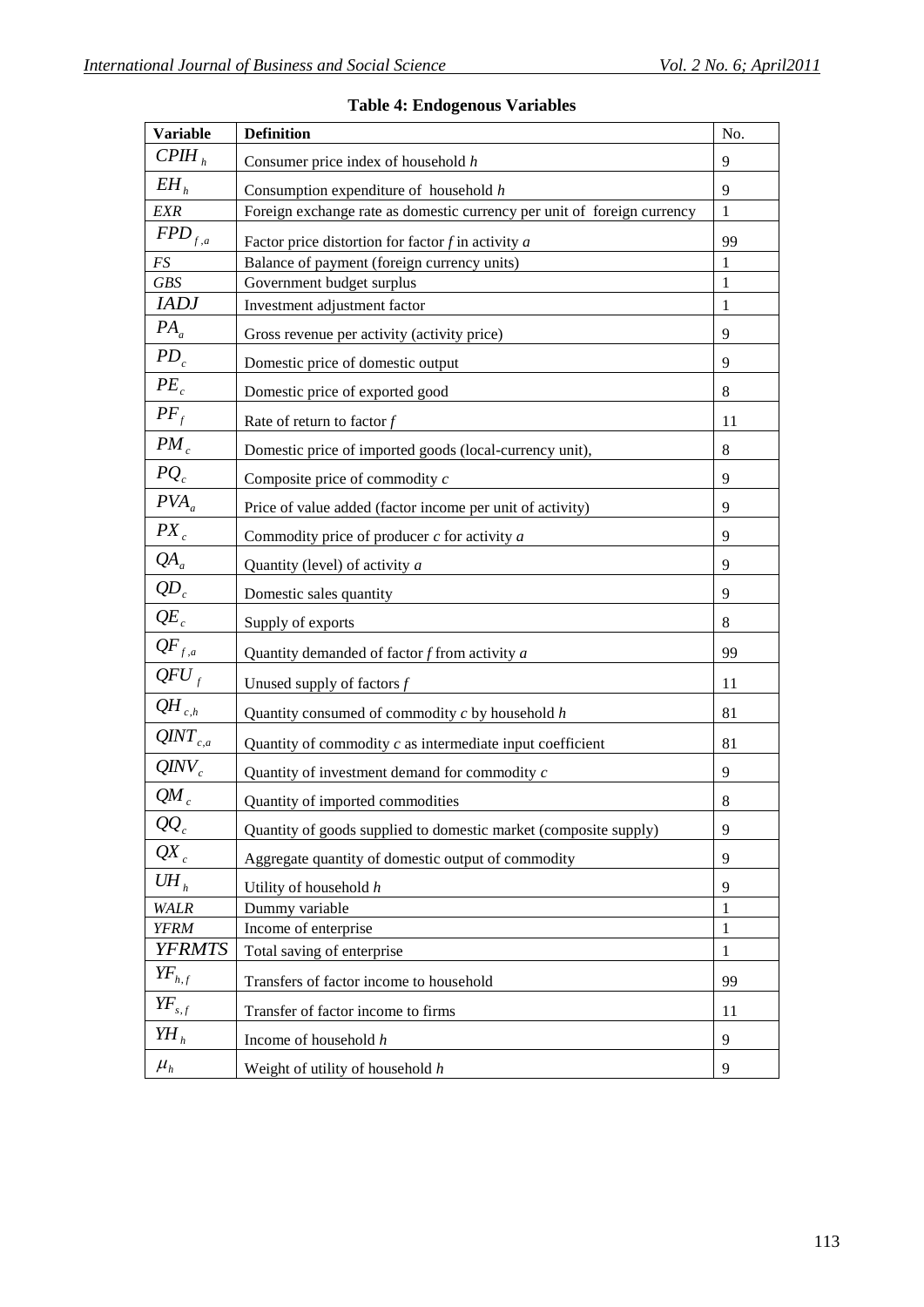|                         | Equation                                     | Domain      |                |
|-------------------------|----------------------------------------------|-------------|----------------|
| 1                       | $PM_c = (1 + tm_c) PWM_c EXR$                | $c \in CM$  | 8              |
| $\overline{2}$          | $PE_c = PWE_c(1-te_c)EXR$                    | $c \in CE$  | 8              |
| $3^{\circ}$             | $PQ_cQQ_c = (PD_cQD_c + PM_cQM_c)(1 + tq_c)$ | $c \in CM$  | 8              |
| $\overline{\mathbf{4}}$ | $PQ_cQQ_c = PD_cQD_c(1+tq_c)$                | $c \in CNM$ | 1 <sub>R</sub> |
| 5 <sup>1</sup>          | $PX_cQX_c = PD_cQD_c + PE_cQE_c$             | $c \in CE$  | 8              |
| 6                       | $PX_cQX_c=PD_cQD_c$                          | $c \in CNE$ | 1 <sub>R</sub> |
| 7                       | $PA_a = \sum \theta_{a,c} PX_c$<br>$c \in C$ | $a \in A$   | 9              |
| 8                       | $PVA_a = PA_a - \sum i r_{c,a} PQ_c$<br>c∈C  | $a \in A$   | 9              |

## **Table 5: Equations - Price Block**

## **Equations - Production Block**

| 9  |                                                                                                | $a \in A$   | $\boldsymbol{9}$ |
|----|------------------------------------------------------------------------------------------------|-------------|------------------|
|    | $QA_a = ad_a \prod QF_{f,a}^{\alpha_{f,a}}$                                                    |             |                  |
| 10 | $FPD_{f,a}PF_{f} = (\alpha_{f,a} PVA_{a} QA_{a})/QF_{f,a}$                                     | $f \in F$ , | 99               |
|    |                                                                                                | $a \in A$   |                  |
| 11 | $QINT_{c,a} = ir_{c,a}QA_a$                                                                    | $a \in A$ , | 81               |
|    |                                                                                                | $c \in C$   |                  |
| 12 | $QX_c = \sum \theta_{a,c} QA_a$                                                                | $c \in C$   | 9                |
| 13 | $QX_c = ax_c[(1-\delta x_c)QD_c^{\alpha_c} + \delta x_c QE_c^{\alpha_c}]^{1/\alpha_c}$         | $c \in CE$  | 8                |
| 14 | $QX_c = QD_c$                                                                                  | $c \in CNE$ | $\mathbf{1}$     |
| 15 | $QQ_c = a q_c [(1-\delta q_c) Q D_c^{-\rho q_c} + \delta q_c Q M_c^{-\rho q_c}]^{-1/\rho q_c}$ | $c \in CM$  | 8                |
| 16 | $QQ_c = QD_c$                                                                                  | $c \in CNM$ | 1                |
| 17 | $QM_{c}/QD_{c} = [(\delta q_{c}/1 - \delta q_{c})(PD_{c}/PM_{c})]^{\sigma q_{c}}$ ,            | $c \in CM$  | 8                |
|    | $\sigma q_c = 1/(1 + \rho q_c) > 0$                                                            |             |                  |
| 18 | $QD_c/QE_c = [(\delta x_c/1 - \delta x_c)(PD_c/PE_c)]^{\alpha_c}$ ,                            | $c \in CE$  | 8                |
|    | $\sigma x_c = 1/(\rho x_c - 1) > 0$                                                            |             |                  |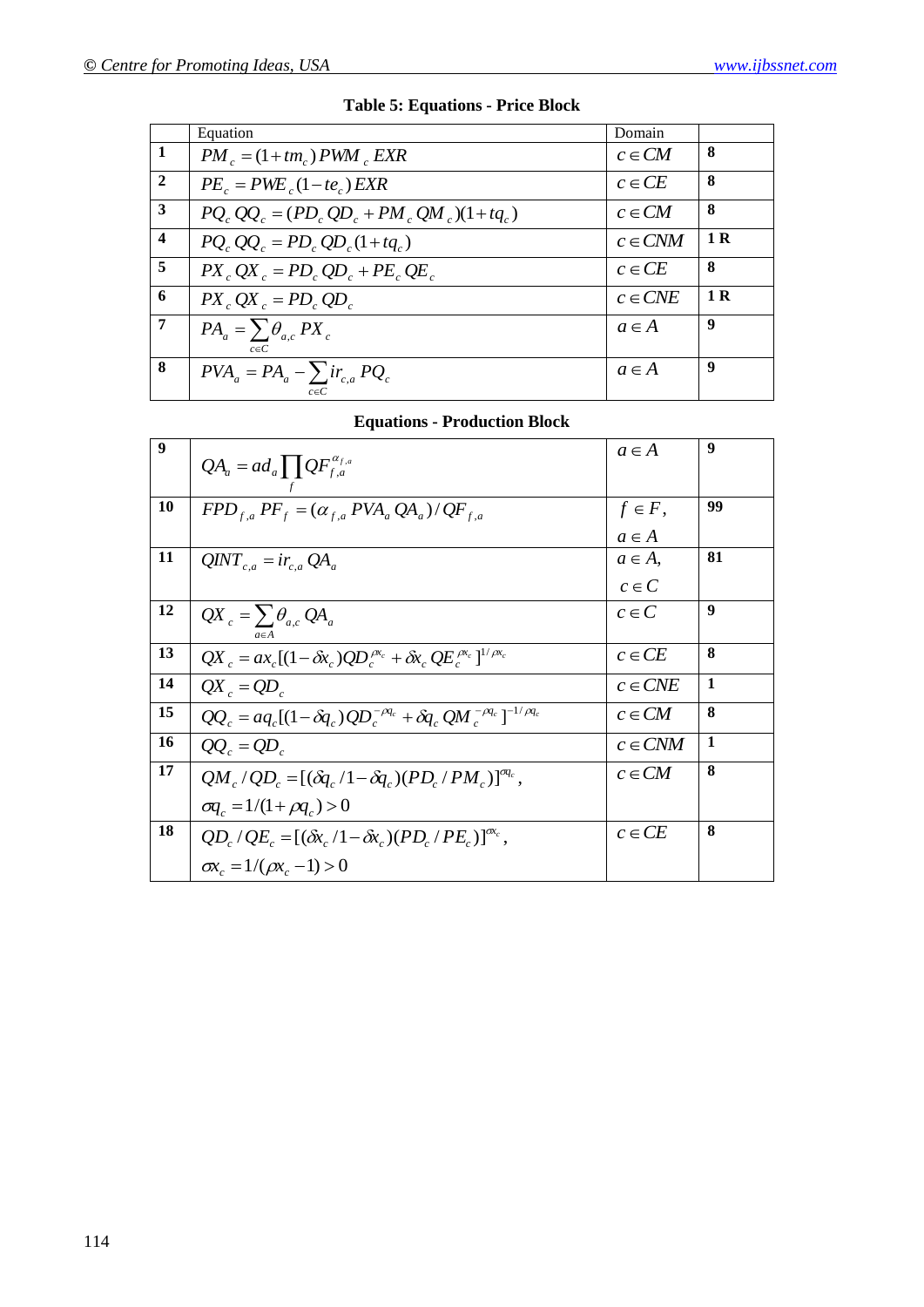| 19 | $YF_{i,f} = \text{shry}_{i,f} \sum FPD_{f,a} PF_f QF_{f,a};$                                                                                                                                                                                                                                                                                                                                                   | $i \in I$ , | 99           |
|----|----------------------------------------------------------------------------------------------------------------------------------------------------------------------------------------------------------------------------------------------------------------------------------------------------------------------------------------------------------------------------------------------------------------|-------------|--------------|
|    |                                                                                                                                                                                                                                                                                                                                                                                                                | $f \in F$   |              |
| 20 | $YH_{h} = \sum YF_{h,f} + TR_{h,g} CPI + EXR \cdot TR_{h,r} + TR_{h,s}$                                                                                                                                                                                                                                                                                                                                        | $h \in H$   | 9            |
| 21 | $\overline{HTS} = \sum_{h} MPS_{h} (1 - ty_{h}) YH_{h}$                                                                                                                                                                                                                                                                                                                                                        |             | $\mathbf{1}$ |
| 22 | $HDS = HTS - \sum TR_{h,r} \cdot EXR$                                                                                                                                                                                                                                                                                                                                                                          |             | $\mathbf{1}$ |
| 23 | $MPS_h = MPSIN_h(1 + MPSADI \cdot MPSDUM_h)$                                                                                                                                                                                                                                                                                                                                                                   |             | 9            |
| 24 | $UH_h = \prod_c \left(\frac{QH_{c,h}}{\beta_{c,h}}\right)^{\beta_c}$                                                                                                                                                                                                                                                                                                                                           | $h \in H$   | 9            |
| 25 | $\overline{QH_{c,h}} = \frac{\beta_{c,h} \overline{EH}_h}{PQ_c}$                                                                                                                                                                                                                                                                                                                                               | $h\in H$ ,  | 81           |
|    |                                                                                                                                                                                                                                                                                                                                                                                                                | $c \in C$   |              |
| 26 | $EH_{h} = (1 - MPS_{h})(1 - ty_{h})YH_{h}$                                                                                                                                                                                                                                                                                                                                                                     | $h \in H$   | 9            |
| 27 | $CPIH_h = \prod PQ_c^{\beta_{c,h}}$                                                                                                                                                                                                                                                                                                                                                                            | $h \in H$   | 9            |
| 28 | $\overline{CPI} = \sum_{k}^{\infty} \mu_k \cdot \overline{CPIH}_h$                                                                                                                                                                                                                                                                                                                                             |             | $\mathbf{1}$ |
| 29 | $\mu_{\scriptscriptstyle h} = \frac{U H_{\scriptscriptstyle h}}{\sum U H_{\scriptscriptstyle h}}$                                                                                                                                                                                                                                                                                                              | $h \in H$   | 9            |
| 30 | $\overline{Q}INV_c = \frac{INV_c}{MDJ}$                                                                                                                                                                                                                                                                                                                                                                        | $c \in C$   | 9            |
| 31 | $\label{eq:GBS} G\!B\!S = \sum t y_{h} Y\!H_{h} + E\!X\!R\cdot\!T\!R_{g,r} + \sum t q_{c} P\!D_{c}Q\!D_{c} +$<br>$\sum_{c} t q_c PM_cQM_c + YF_{g,f}$<br>+ $\sum_{c}$ tm <sub>c</sub> EXR · PWM <sub>c</sub> QM <sub>c</sub> + $\sum_{c}$ te <sub>c</sub> EXR · PWE <sub>c</sub> QE <sub>c</sub><br>$-\left(\left(TR_{s,g}+\sum_{l\in\mathcal{U}}TR_{h,g}\right)CPI+\sum_{l\in\mathcal{L}}PQ_{c}QG_{c}\right)$ |             | $\mathbf{1}$ |
| 32 | $YFRM = YF_{s,k}$                                                                                                                                                                                                                                                                                                                                                                                              | $s \in I$   | 1            |
| 33 | $YFRMTS = YF_{s,k} - TR_{h,s}$                                                                                                                                                                                                                                                                                                                                                                                 |             | $\mathbf{1}$ |

## **Equations - Institution Block**

## **Equations - System Constraint Block**

| 34 | $\sum QF_{f,a} + QFU_{f} = QFS_{f}$<br>$a \in A$                                                                                 | $f \in F$ | 11 |
|----|----------------------------------------------------------------------------------------------------------------------------------|-----------|----|
| 35 | $QQ_c = \sum QINT_{c,a} + \sum QH_{c,h} + QG_c + QINV_c$<br>$h \in H$                                                            | $c \in C$ | 9  |
| 36 | $FS + \sum PWE_{c}QE_{c} + \sum TR_{i,r} = \sum PWM_{c}QM + \sum TR_{r,i}$<br>$c \in CM$<br>$c \in CE$<br>$i \in I$<br>$i \in I$ |           |    |
| 37 | $WALR = \left  \sum MPS_h(1 - ty_h)YH_h + YFRMTS + GBS + EXR \right $                                                            |           |    |
|    | $-\sum PQ_c QINV_c$<br>$c \in C$                                                                                                 |           |    |
|    |                                                                                                                                  |           |    |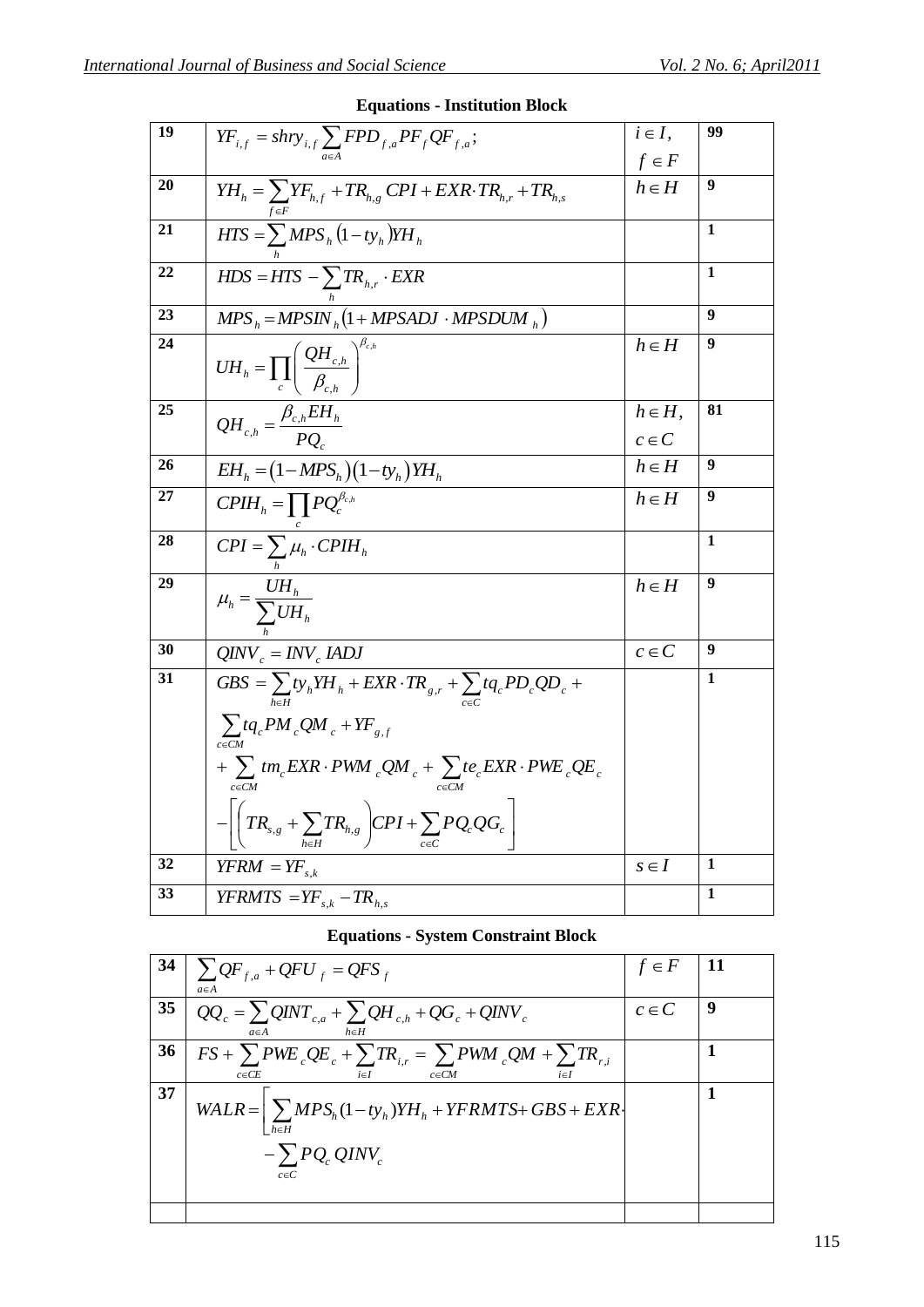| <b>Source</b>               | <b>Armington Elasticity</b> | Country            |
|-----------------------------|-----------------------------|--------------------|
| Alaouze et al. (1977)       | 2                           | Australia          |
| Vincent $(1986)$            | 2                           | Chile              |
| Vincent $(1986)$            | $0.5$ to $5.0$              | Colombia           |
| Vincent $(1986)$            | $\mathfrak{D}$              | <b>Ivory Coast</b> |
| Vincent $(1986)$            | $0.5 \text{ to } 5.0$       | Kenya              |
| Vincent $(1986)$            | $0.5$ to $5.0$              | India              |
| Vincent $(1986)$            | $0.20 \text{ to } 2.0$      | Turkey             |
| Vincent $(1986)$            | Less than 2                 | South Korea        |
| Kapuscinski and Warr (1992) | 2.0                         | Philippines        |
| Comber (1995)               | 1.64 to 3.5                 | New Zealand        |
| Kapuscinski and Warr (1996) | $0.04$ to 3.8               | Philippines        |

#### **Table 6: Armington Elasticities in Selected Countries**

 *Source: Somaratne, W.G. (1998).*

#### **Table 7: Trade Elasticities**

| Commodities   | <b>Armington Elasticity</b> | <b>CET Elasticity</b> |
|---------------|-----------------------------|-----------------------|
| C-AGRI        | 4.0                         | 4.0                   |
| <b>C-MINE</b> | 3.0                         | 3.0                   |
| C-FMAN        | 3.5                         | 3.0                   |
| <b>C-YARN</b> | 3.2                         | 3.0                   |
| <b>C-TEXT</b> | 3.5                         | 3.0                   |
| <b>C-LEAT</b> | 3.5                         | 3.0                   |
| <b>C-MANF</b> | 3.2                         | 3.0                   |
| <b>C-ENRG</b> | 3.0                         | 3.0                   |
| C-SER         | 2.7                         | 2.0                   |

 *Source: Ahmad et al (2008)*

#### **Table 8: Macro effects of implementation of agricultural income tax**

|                        | Value at Base | Value after Simulation | % Change    |
|------------------------|---------------|------------------------|-------------|
| <b>GDP</b>             | 3377101       | 3402861                | 0.763       |
| Government Consumption | 408940        | 410379                 | 0.352       |
| Investment             | 534109        | 540753                 | 1.244       |
| <b>Exports</b>         | 677841        | 683154                 | 0.784       |
| Imports                | $-1.03015$    | $-1.03653$             | $-6382.293$ |
| Net Indirect Tax       | 251634        | 224867                 | $-10.637$   |
| Private Consumption    | 3037997       | 3029976                | $-0.264$    |
| Economy-wide EV        | na            | na                     | $-0.265$    |
| Economy-wide CV        | na            | na                     | $-0.265$    |

#### **Table 9: Impact of agricultural income tax on Household utility**

|               | Value at Base | Value after Simulation | % Change |
|---------------|---------------|------------------------|----------|
| $H-LF$        | 82670         | 76094                  | $-7.955$ |
| $H-MF$        | 210039        | 193342                 | $-7.949$ |
| $H-SF$        | 467056        | 469641                 | 0.553    |
| $H-0F$        | 97329         | 97817                  | 0.501    |
| H-AGW         | 91732         | 92190                  | 0.499    |
| <b>H-NFNP</b> | 352910        | 355768                 | 0.810    |
| H-NFP         | 124810        | 125805                 | 0.797    |
| <b>H-URNP</b> | 1379794       | 1386569                | 0.491    |
| <b>H-URPR</b> | 168712        | 169971                 | 0.746    |

#### **Table 10: Tax rate for Agricultural Income Tax**

|        | Value at Base | Value after Simulation |
|--------|---------------|------------------------|
| H-LF   |               | 0.084                  |
| $H-MF$ |               | 0.084                  |
| H-URNP | 0.084         | 0.084                  |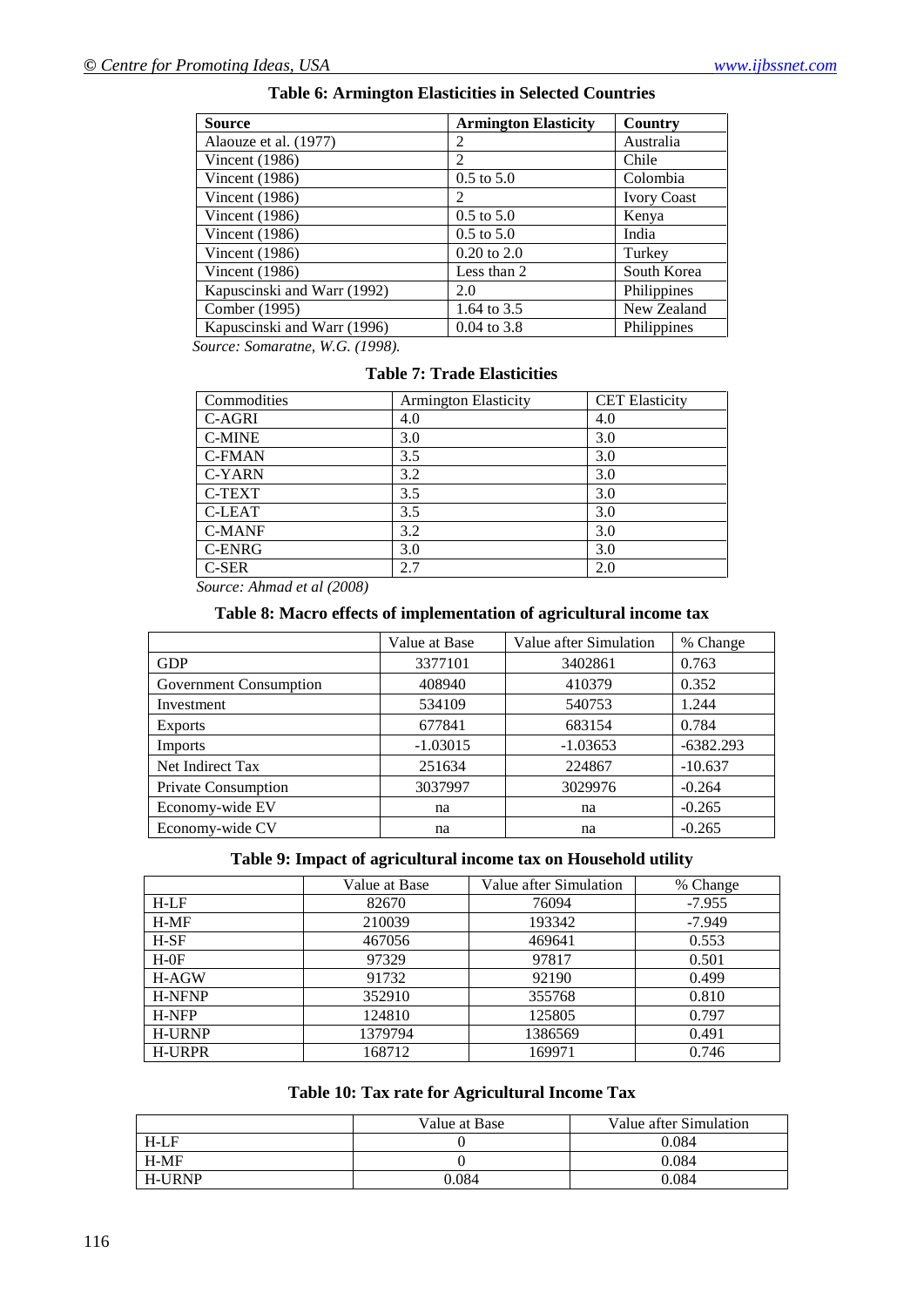#### **Table 11: Impact of Agricultural Income Tax on household inequality**

|         | Value at Base | Value after Simulation |  |  |  |
|---------|---------------|------------------------|--|--|--|
| Theil-T | 0.318         | 0.317                  |  |  |  |
| Theil-L | 0.326         | 0.325                  |  |  |  |
| Theil-S | 0.322         | 0.321                  |  |  |  |
| Hoover  | 0.346         | 0.345                  |  |  |  |

|  |  | <b>Table 12: Sensitivity Experiments</b> |
|--|--|------------------------------------------|
|--|--|------------------------------------------|

| Experiment     | Change in trade elasticities           |
|----------------|----------------------------------------|
| E <sub>0</sub> | Original values of sigma-q $&$ sigma-x |
| E1             | $+50\%$ in sigma-q                     |
| E2             | $+50\%$ in sigma-x                     |
| E <sub>3</sub> | $-50\%$ in sigma-q                     |
| E4             | $-50\%$ in sigma-x                     |
| E <sub>5</sub> | +50% in sigma-q $&$ sigma-x            |
| E <sub>6</sub> | - 50% in sigma-q & sigma-x             |
| E7             | +50% in sigma-q $&$ -50% in sigma-x    |
| E8             | - 50% in sigma-q $& 50\%$ in sigma-x   |

**Table 13: Effect of sensitivity experiments on National income Accounts (% change from base)**

|               | E <sub>0</sub> | E1     | E2     | E <sub>3</sub> | E4     | E <sub>5</sub> | E6     | E7     | E8      |
|---------------|----------------|--------|--------|----------------|--------|----------------|--------|--------|---------|
| <b>GDPFC</b>  | 1.43           | 1.50   | 1.49   | 1.36           | 1.3    | 1.6            | 1.29   | 1.4    | 1.4     |
| <b>GDPGAP</b> | 0.00           | 0.00   | 0.00   | 0.00           | 0.00   | 0.0            | 0.00   | 0.05   | 0.0     |
| GDPMP1        | 0.03           | 0.13   | 0.07   | $-0.1$         | 0.0    | 0.2            | $-0.1$ | 0.05   | $-0.04$ |
| GDPMP2        | 0.03           | 1.33   | 0.07   | $-0.1$         | 0.0    | 0.2            | $-0.1$ | 0.05   | $-0.05$ |
| <b>GOVCON</b> | 1.08           | 1.51   | 1.08   | 0.58           | 1.07   | 1.5            | 0.5    | 1.5    | 0.6     |
| <b>INVEST</b> | $-5.3$         | $-4.9$ | $-5.6$ | $-5.8$         | $-4.9$ | $-5.1$         | $-5.7$ | $-4.5$ | $-6.0$  |
| <b>EXP</b>    | 11.5           | 15.1   | 12.3   | 6.84           | 10.4   | 16.6           | 6.6    | 12.9   | 7.0     |
| <b>IMP</b>    | 8.9            | 11.6   | 9.2    | 5.32           | 8.47   | 12.4           | 5.4    | 10.5   | 5.3     |
| <b>NITAX</b>  | $-18$          | $-18$  | $-19$  | $-19$          | $-18$  | $-19$          | $-19$  | $-17$  | $-19$   |
| <b>PRVCON</b> | 1.26           | 1.38   | 1.28   | 1.13           | 1.2    | 1.4            | 1.1    | 1.3    | 1.1     |

**Table 14: Effect of sensitivity experiments on Household Income (% change from base)**

|               | E <sub>0</sub> | E1    | E2    | E <sub>3</sub> | E <sub>4</sub> | E <sub>5</sub> | E <sub>6</sub> | E7    | E8    |
|---------------|----------------|-------|-------|----------------|----------------|----------------|----------------|-------|-------|
| $H-LF$        | 1.267          | 1.085 | 1.283 | 1.51           | 1.25           | 1.109          | 1.508          | 1.067 | 1.506 |
| $H-MF$        | 1.265          | 1.094 | 1.282 | 1.494          | 1.244          | 1.12           | 1.49           | 1.072 | 1.492 |
| $H-SF$        | 1.365          | 1.294 | 1.383 | 1.468          | 1.339          | 1.321          | 1.456          | 1.263 | 1.473 |
| $H-0F$        | 1.321          | 1.22  | 1.341 | 1.465          | 1.295          | 1.249          | 1.454          | 1.189 | 1.468 |
| <b>H-AGW</b>  | 1.338          | 1.267 | 1.36  | 1.445          | 1.307          | 1.298          | 1.43           | 1.229 | 1.451 |
| <b>H-NFNP</b> | 1.544          | 1.754 | 1.579 | 1.303          | 1.485          | 1.8            | 1.257          | 1.677 | 1.332 |
| H-NFP         | 1.57           | 1.741 | 1.598 | 1.372          | 1.525          | 1.778          | 1.336          | 1.68  | 1.396 |
| <b>H-URNP</b> | 1.095          | 1.312 | 1.099 | 0.837          | 1.085          | 1.319          | 0.826          | 1.291 | 0.845 |
| <b>U-URPR</b> | 1.511          | 1.82  | 1.565 | 1.163          | 1.416          | 1.889          | 1.091          | 1.701 | 1.206 |

#### *References*

Ahmed, Vaqar & O" Donoghue, Cathal (2008), Welfare impact of external balance in Pakistan: CGEmicrosimulation analysis, *Planning Commission Pakistan, TEAGASC*. Available online: http://mpra.ub.unimuenchen.de/9267/ MPRA

Anderson, Kym. (2009). Distorted Agricultural Incentives and Economic Development: Asia"s Experience, *The World Economy Blackwell Publishing Ltd,* 351

Armington, P.S. (1969), A Theory of Demand for Products Distinguished by Place of Production, *International Monetary Fund Staff Papers* 16, 159-176